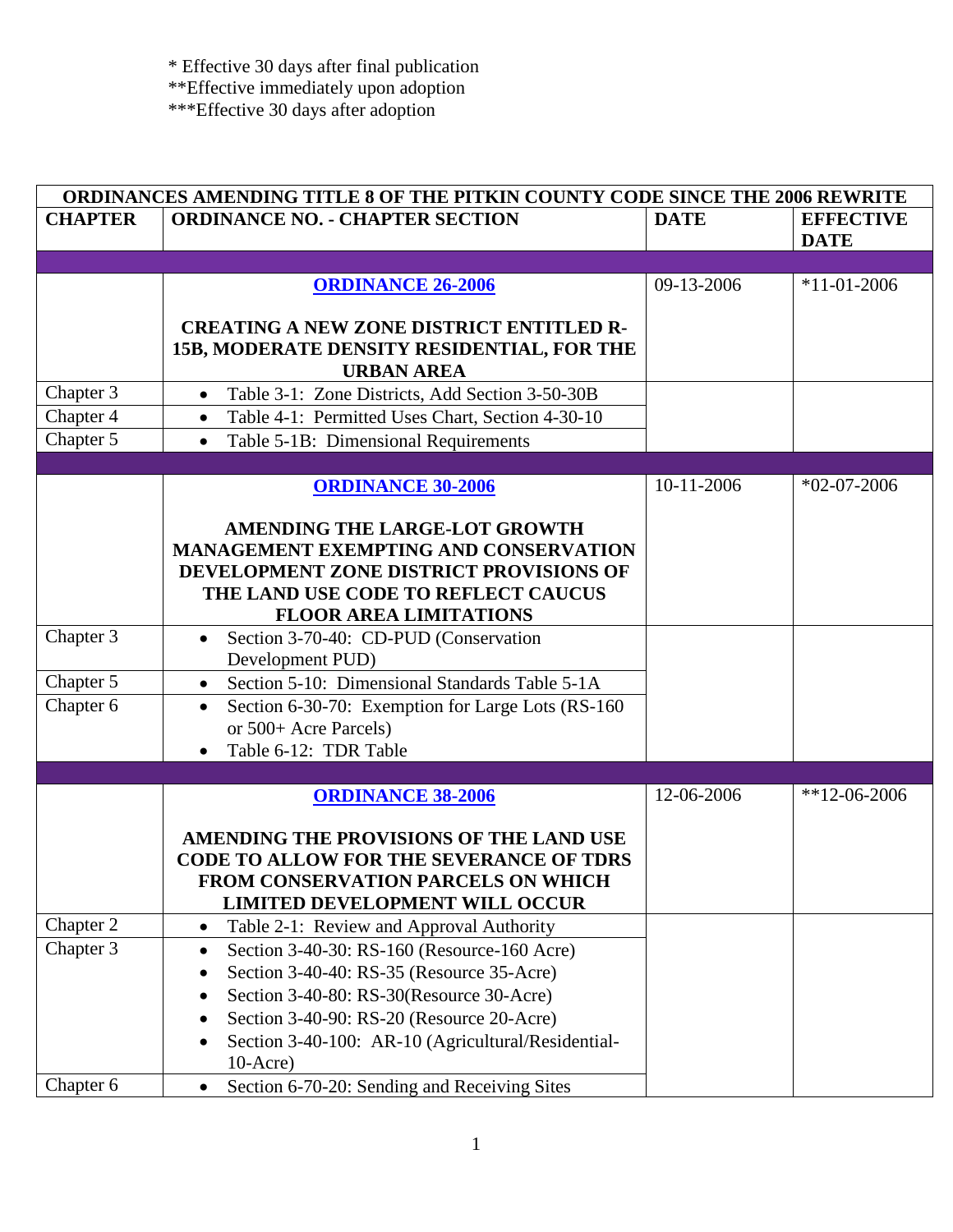|           | Section 6-70-30: Number of TDR's Created and<br>Required<br>Section 6-70-40: Criteria for TDR Transfers<br>Table 6-12: TDR Table                                                                                                                          |            |                  |
|-----------|-----------------------------------------------------------------------------------------------------------------------------------------------------------------------------------------------------------------------------------------------------------|------------|------------------|
|           |                                                                                                                                                                                                                                                           |            |                  |
|           | <b>ORDINANCE 21-2007</b>                                                                                                                                                                                                                                  | 07-24-2007 | $*7 - 24 - 2007$ |
|           | <b>ADOPTING AMENDMENTS TO GROWTH</b><br>MANAGEMENT EXEMPTIONS FOR LARGE LOTS,<br>TDR SENDING AND RECEIVING SITES, RIVER AND<br>STREAM CORRIDORS AND WETLANDS, HISTORIC<br>PRESERVATION, AND ADDITIONS TO LEGAL,<br>NON-CONFORMING STRUCTURE PROVISIONS OF |            |                  |
|           | THE PITKIN COUNTY LAND USE CODE                                                                                                                                                                                                                           |            |                  |
| Chapter 2 | Section 2-30-10: Table 2-1: Review and Approval<br>$\bullet$<br>Authority                                                                                                                                                                                 |            |                  |
| Chapter 6 | Section 6-30-30: Summary Chart of GMQS<br>$\bullet$<br>Exemptions<br>Section 6-30-70, Exemption for Large Lots(500+Acre<br>Parcels)<br>Section 6-70-20: TDR Sending & Receiving Sites<br>Section 6-70-40: Criteria for TDR Transfers                      |            |                  |
| Chapter 7 | Section 7-20-80: River and Stream Corridors and<br>$\bullet$<br>Wetlands<br>Section 7-20-100: Historic Preservation                                                                                                                                       |            |                  |
| Chapter 9 | Section 9-50-20: Restoration (of Non-Conforming<br>$\bullet$<br><b>Structures</b> ) without Significant Changes                                                                                                                                           |            |                  |
|           |                                                                                                                                                                                                                                                           |            |                  |
| Chapter 2 | <b>ORDINANCE 17-2007</b><br>ADOPTING AN AMENDMENT TO THE PITKIN<br><b>COUNTY LAND USE CODE SECTION 2-40, ADDING</b><br>A NEW PROVISION FOR OPEN SPACE MASTER<br>PLAN REVIEW AND PROCESSES, SECTION 2-40-170<br>Section $2-40-170$ (adding)                | 07-25-2007 | $*$ *07-25-2007  |
|           | $\bullet$                                                                                                                                                                                                                                                 |            |                  |
|           | <b>ORDINANCE 25-2007</b><br>ADOPTING AMENDMENTS TO THE PUBLIC                                                                                                                                                                                             | 08-21-2007 | $*808-21-2007$   |
|           | NOTICE REQUIREMENTS AND LAND USE CODE<br>TEXT AMENDMENTS AND REZONING(S) SECTIONS<br>OF THE PITKIN COUNT LAND USE CODE                                                                                                                                    |            |                  |
| Chapter 2 | Section 2-20-100: Public Notice Requirements<br>$\bullet$                                                                                                                                                                                                 |            |                  |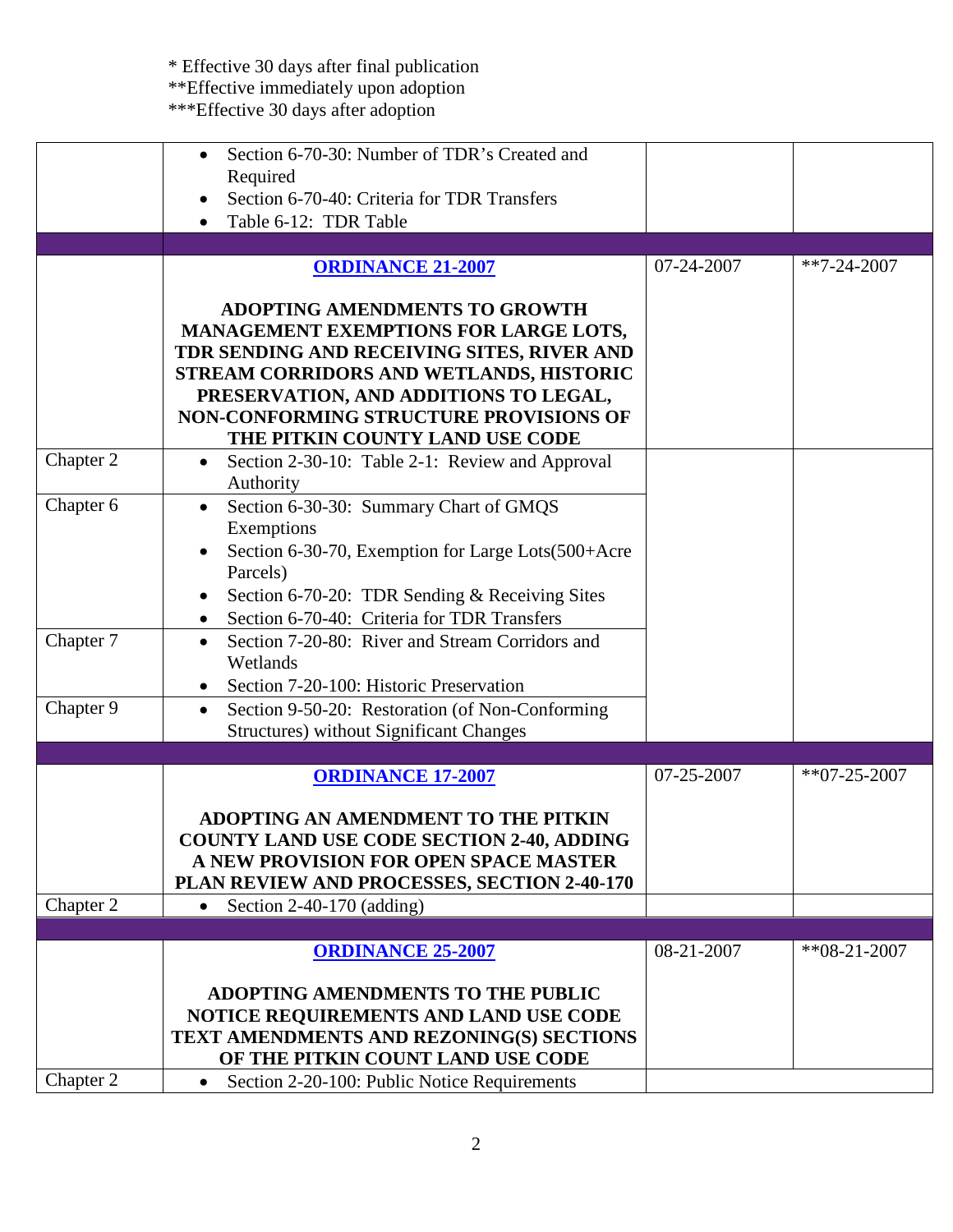|            | Section 2-40-10: Land Use Text Amendments and<br>Rezoning(s)                                                                                                                                                                                                                                                                                                                                                                                     |            |                  |
|------------|--------------------------------------------------------------------------------------------------------------------------------------------------------------------------------------------------------------------------------------------------------------------------------------------------------------------------------------------------------------------------------------------------------------------------------------------------|------------|------------------|
|            | <b>ORDINANCE 23-2007</b>                                                                                                                                                                                                                                                                                                                                                                                                                         | 08-28-2007 | $*8 - 28 - 2007$ |
|            | ADOPTING AMENDMENTS TO SECTIONS OF THE<br>PITKIN COUNTY LAND USE CODE, INCLUDING<br><b>EXPANSION OR REDEVELOPMENT OF NON-</b><br>CONFORMING CIVIC AND INSTITUTIONAL USES,<br>REDUCTION IN DENSITY FOR STEEP SLOPES,<br><b>EXCEPTIONS FROM STEEP AND POTENTIALLY</b><br>UNSTABLE SLOPES, WILDLIFE, HABITAT AREAS,<br>CD-PUD ZONE DISTRICT, CARETAKER DWELLING<br>UNITS, AND STANDARDS FOR SCORING GMQS<br>APPLICATIONS FOR RESIDENTIAL ALLOTMENTS |            |                  |
| Chapter 2  | Section 2-30-30: One Step Review Procedure<br>$\bullet$                                                                                                                                                                                                                                                                                                                                                                                          |            |                  |
| Chapter 3  | Section 3-70-40: CD-PUD Zone District<br>$\bullet$                                                                                                                                                                                                                                                                                                                                                                                               |            |                  |
| Chapter 4  | Section 4-30-50: Accessory and Temporary Uses<br>$\bullet$                                                                                                                                                                                                                                                                                                                                                                                       |            |                  |
| Chapter 5  | Section 5-10-20: Reduction in Density for Steep<br>$\bullet$<br><b>Slopes</b>                                                                                                                                                                                                                                                                                                                                                                    |            |                  |
| Chapter 6  | Section 6-50-20: Standards for Scoring GMQS<br>$\bullet$<br><b>Applications for Residential Allotments</b>                                                                                                                                                                                                                                                                                                                                       |            |                  |
| Chapter 7  | Section 7-20-20: Steep and Potentially Unstable<br><b>Slopes</b><br>Section 7-20-70: Wildlife Habitat Areas                                                                                                                                                                                                                                                                                                                                      |            |                  |
| Chapter 9  | Section 9-50-40: Expansion or Redevelopment of<br>$\bullet$                                                                                                                                                                                                                                                                                                                                                                                      |            |                  |
|            | Non-Conforming Civic and Institutional Uses                                                                                                                                                                                                                                                                                                                                                                                                      |            |                  |
| Chapter 11 | Definitions<br>$\bullet$                                                                                                                                                                                                                                                                                                                                                                                                                         |            |                  |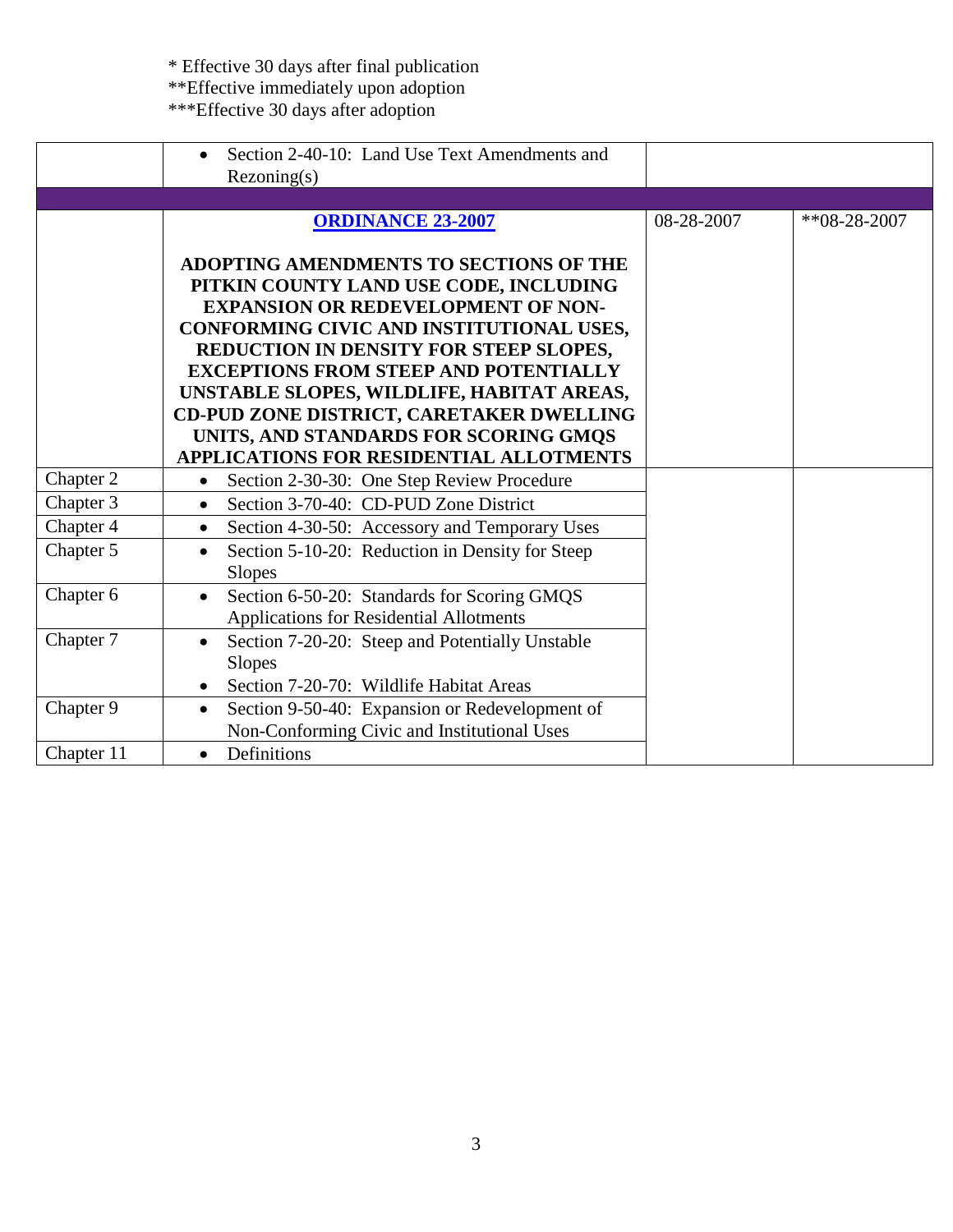\* Effective 30 days after final publication

\*\*Effective immediately upon adoption

|            | <b>ORDINANCE 24-2007</b>                                                                                                                                                                                                                                      | 10-02-2007 | $*10-02-02007$  |
|------------|---------------------------------------------------------------------------------------------------------------------------------------------------------------------------------------------------------------------------------------------------------------|------------|-----------------|
| Chapter 7  | <b>ADOPTING AN AMENDMENT TO SECTION 7-20-70</b><br>WILDLIFE HABITAT AREAS OF THE PITKIN<br><b>COUNTY LAND USE CODE</b><br>Section 7-20-70: Wildlife Habitat Areas                                                                                             |            |                 |
| Chapter 11 | Definitions<br>$\bullet$                                                                                                                                                                                                                                      |            |                 |
|            |                                                                                                                                                                                                                                                               |            |                 |
|            | <b>ORDINANCE 27-2007</b>                                                                                                                                                                                                                                      | 11-14-2007 | $*11-14-2007$   |
|            | AMENDING SECTION 8-30 OF THE PITKIN COUNTY<br>LAND USE CODE; REVISING THE EMPLOYEE<br><b>HOUSING IMPACT FEE FOR COMMERCIAL AND</b><br><b>TOURIST/LODGE ACCOMMODATION</b><br>DEVELOPMENT AND LAND USE                                                          |            |                 |
| Chapter 8  | Section 8-30-10: Intent<br>$\bullet$                                                                                                                                                                                                                          |            |                 |
|            | Section 8-30-20 – Payment of Employee Housing Fee<br>$\bullet$<br>Section 8-30-40: Impact Fee for Commercial<br>$\bullet$<br>Development and Land Use<br>Section 8-30-50: Impact Fee for Tourist/Lodge<br>$\bullet$<br>Accommodation Development and Land Use |            |                 |
|            |                                                                                                                                                                                                                                                               |            |                 |
| Chapter 7  | <b>ORDINANCE 28-2007</b>                                                                                                                                                                                                                                      | 11-14-2007 | $*11-14-2007$   |
|            | <b>ADOPTING AN AMENDMENT TO SECTION 7-10-30</b><br><b>EXEMPT DEVELOPMENT ACTIVITIES OF THE</b><br>PITKIN COUNTY LAND USE CODE                                                                                                                                 |            |                 |
|            | Section 7-10-30: Exempt Development Activities<br>$\bullet$                                                                                                                                                                                                   |            |                 |
|            | <b>ORDINANCE 010-2008</b>                                                                                                                                                                                                                                     | 03-26-2008 | $*$ *03-26-2008 |
|            | ADOPTING AN AMENDMENT TO SECTION 5-20-70,<br><b>MEASUREMENT OF FLOOR AREA AND TO</b><br><b>SECTION 11, DEFINITIONS OF THE PITKIN</b><br><b>COUNTY LAND USE CODE</b>                                                                                           |            |                 |
| Chapter 5  | Section 5-20-70: Measurement of Floor Area                                                                                                                                                                                                                    |            |                 |
| Chapter 11 | Definitions<br>$\bullet$                                                                                                                                                                                                                                      |            |                 |
|            |                                                                                                                                                                                                                                                               |            |                 |
|            | <b>ORDINANCE 012-2008</b>                                                                                                                                                                                                                                     | 04-09-2008 | $*05-27-2008$   |
|            | AMENDING THE 2006 LAND USE CODE FOR MICRO<br>HYDROELECTRIC GENERATION FACILITIES                                                                                                                                                                              |            |                 |
| Chapter 2  | Section 2-30-20: Water Crossing or Diversion<br>$\bullet$                                                                                                                                                                                                     |            |                 |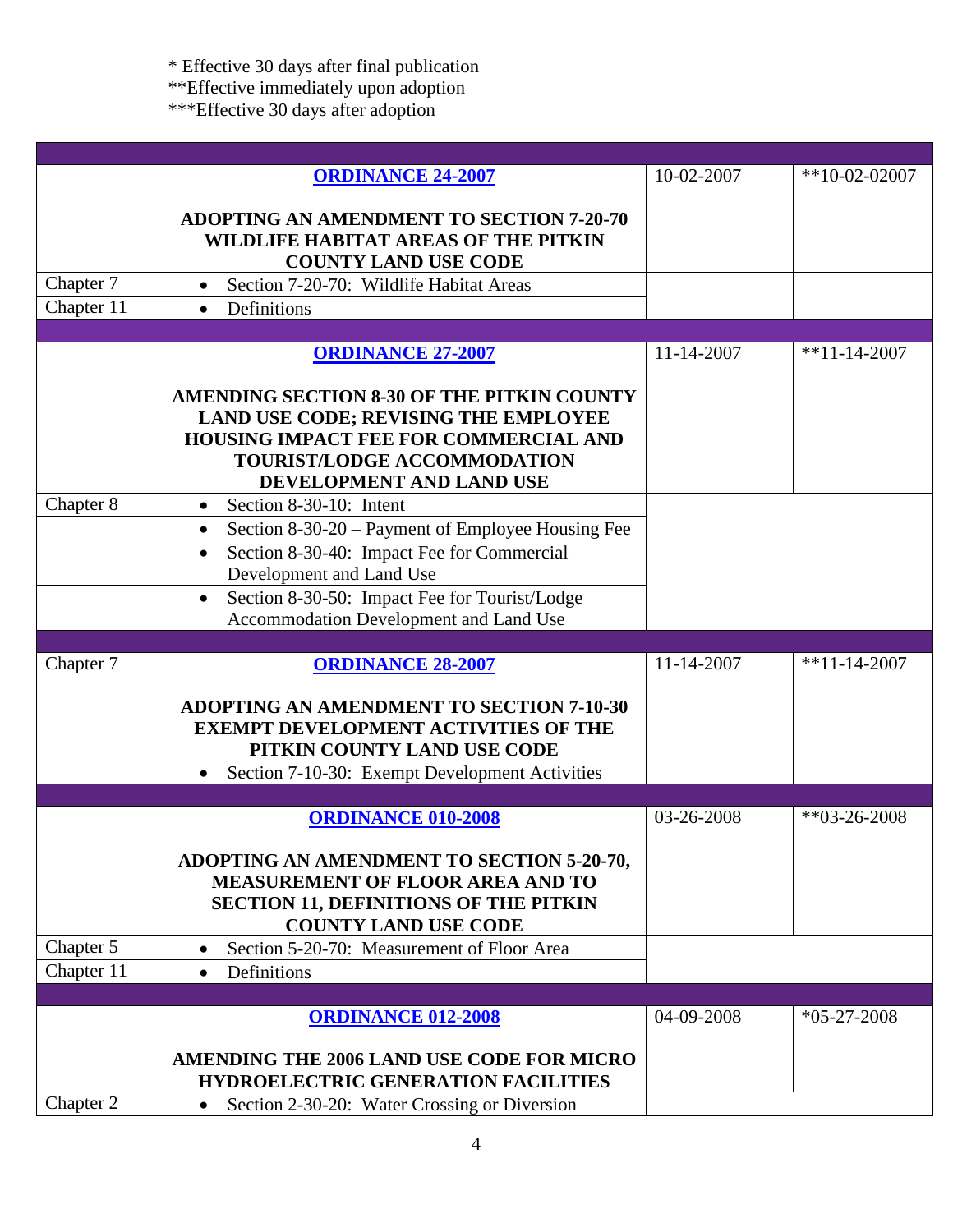| Chapter 4  | Section 4-30-50: Table $4-1$ – Micro Hydroelectric<br><b>Energy System</b>    |
|------------|-------------------------------------------------------------------------------|
| Chapter 5  | Section 5-10-10: Table 5-1, A, B, C and D                                     |
| Chapter 7  | Section 7-20-20: Incorporate Language – Micro<br><b>Hydroelectric Systems</b> |
| Chapter 7  | Section 7-20-80: River and Stream Corridors and<br><b>Wetlands Exceptions</b> |
| Chapter 11 | Definitions: Definition – Micro Hydroelectric Energy<br>System                |

|           | <b>ORDINANCE 016-2008</b>                                                                                                                                                                                                                           | 05-14-2008 | $*07-29-2008$   |
|-----------|-----------------------------------------------------------------------------------------------------------------------------------------------------------------------------------------------------------------------------------------------------|------------|-----------------|
|           | ADDING THE FOLLOWING SECTION TO THE<br>PITKIN COUNTY LAND USE CODE, TITLE 8 OF<br>THE PITKIN COUNTY CODE: SECTION 7-20-<br>20(C)(7), HABITABLE RETAINING STRUCTURES                                                                                 |            |                 |
| Chapter 7 | Section 7-20-20: Habitatable Retaining Structure<br>$\bullet$                                                                                                                                                                                       |            |                 |
|           |                                                                                                                                                                                                                                                     |            |                 |
|           | <b>ORDINANCE 022-2008</b>                                                                                                                                                                                                                           | 07-09-2008 | $***08-09-2008$ |
|           | ADOPTING AN AMENDMENT TO TITLE 8 OF THE<br>PITKIN COUNTY CODE SECTIONS 5-10-10 AND 6-40-<br>30 OF THE LAND USE CODE, DIMENSIONAL<br><b>REQUIREMENTS FOR RURAL AND</b><br><b>CONSERVATION ZONE DISTRICTS AND ANNUAL</b><br><b>ALLOTMENT CEILINGS</b> |            |                 |
| Chapter 5 | Section 5-10-10: Table 5-1.A – Note 11<br>$\bullet$                                                                                                                                                                                                 |            |                 |
| Chapter 6 | Section 6-40-30: Table 6-4<br>$\bullet$                                                                                                                                                                                                             |            |                 |
|           |                                                                                                                                                                                                                                                     |            |                 |
|           | <b>ORDINANCE 024-2008</b><br>AMENDING TITLE 8 OF THE PITKIN COUNTY<br>CODE, SPECIFICALLY THE 2006 LAND USE CODE<br>FOR IN-CHANNEL STREAM RESTORATION<br>PROJECTS AND MINOR EXPANSIONS OF NON-<br><b>CONFORMING STRUCTURES</b>                       | 07-23-2008 | $*09-24-2008$   |
| Chapter 2 | Section 2-30-10<br>$\bullet$<br>Table 2-1<br>$\bullet$                                                                                                                                                                                              |            |                 |
| Chapter 5 | Tables 5-1.A, B, C and D<br>$\bullet$                                                                                                                                                                                                               |            |                 |
| Chapter 7 | Section 7-10-50: Site Plan and Activity Envelope<br>$\bullet$<br>Section 7-20-20: Steep and Potentially Unstable<br><b>Slopes</b>                                                                                                                   |            |                 |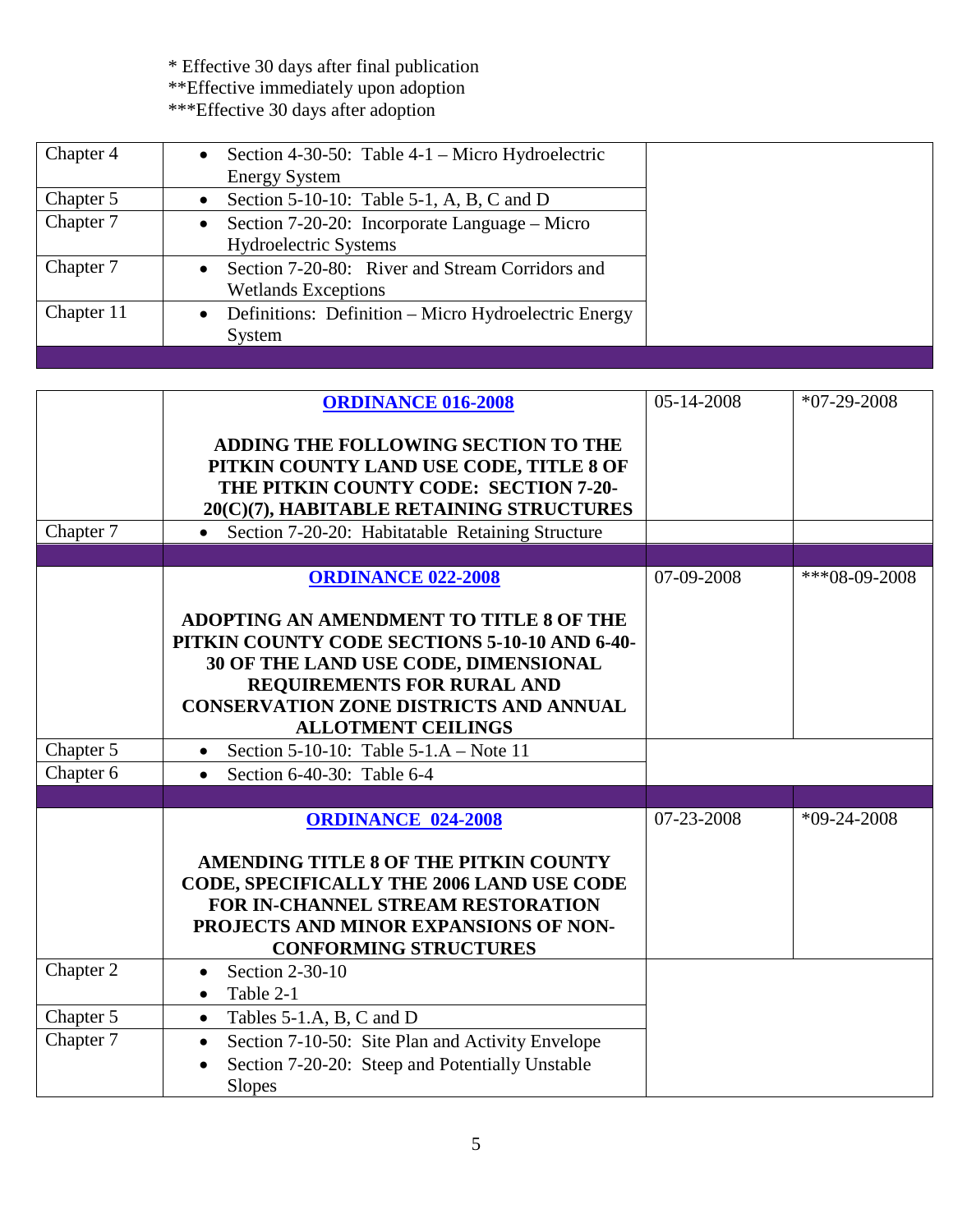\* Effective 30 days after final publication \*\*Effective immediately upon adoption

|           | Section 7-20-40: Floodplain Hazards - Uses<br>Permitted<br>Section $7-20-80(c)(2)$ : River and Stream Corridors<br>and Wetlands Exceptions<br>Section $7-20-80(d)(11)$ : River and Stream Corridors<br>and Wetlands Exceptions                                                                                                                                                                                                  |  |
|-----------|---------------------------------------------------------------------------------------------------------------------------------------------------------------------------------------------------------------------------------------------------------------------------------------------------------------------------------------------------------------------------------------------------------------------------------|--|
| Chapter 9 | Section 9-50-20(c): Restoration, Repair,<br>Reconstruction, Replacement, Remodel, and<br>Additions to Legal Non-conforming structures<br>Section 9-50-20(c)(2(d): Restoration, Repair,<br>Reconstruction, Replacement Remodel and Additions<br>to Legal Non-conforming Structures<br>Section 9-50-20 $(c)(3)$ : Restoration, Repair,<br>Reconstruction, Replacement Remodel and Additions<br>to Legal Non-conforming Structures |  |
|           |                                                                                                                                                                                                                                                                                                                                                                                                                                 |  |

|           | <b>ORDINANCE 038-2008</b>                                        | 12-17-2008 | $*03-01-2008$ |
|-----------|------------------------------------------------------------------|------------|---------------|
|           |                                                                  |            |               |
|           | <b>AMENDING TITLE 8 OF THE PITKIN</b>                            |            |               |
|           | <b>COUNTY CODE, SPECIFICALLY THE 2006</b>                        |            |               |
|           | <b>LAND USE CODE TO PROVIDE AND</b>                              |            |               |
|           | <b>EXCEPTION FROM RIPARIAN AND</b>                               |            |               |
|           | <b>WETLAND BUFFERS FOR LOTS IN LITTLE</b>                        |            |               |
|           | <b>ELK CREEK VILLAGE SUBDIVISION</b>                             |            |               |
| Chapter 7 | Section 7-20-80(a)(4)(c): Exceptions                             |            |               |
|           |                                                                  |            |               |
|           | <b>ORDINANCE 019-2009</b>                                        | 06-24-2009 | $*10-13-2009$ |
|           |                                                                  |            |               |
|           | <b>AMENDING TITLE 8 OF THE PITKIN</b>                            |            |               |
|           | <b>COUNTY LAND USE CODE FOR VARIOUS</b>                          |            |               |
|           | <b>LAND USE CODE AMENDMENTS</b>                                  |            |               |
| Chapter 2 | Section 2-10-30(d): Board of Adjustment<br>$\bullet$             |            |               |
| Chapter 2 | Section 2-10-60(d): Hearing Officer Decisions<br>$\bullet$       |            |               |
| Chapter 2 | Section 2-20-10(d): Effect of Pending Litigation or<br>$\bullet$ |            |               |
|           | Appeal                                                           |            |               |
| Chapter 2 | Section 2-20-100(a)(4)(b)(c)(e): Public Notice<br>$\bullet$      |            |               |
|           | <b>Mailings</b>                                                  |            |               |
| Chapter 2 | Section 2-40-30(a)(1)(3)(5): TDR Deed Restrictions<br>$\bullet$  |            |               |
| Chapter 2 | Section 2-40-110: Variances for Setbacks<br>$\bullet$            |            |               |
| Chapter 4 | Section 4-20 Permitted Use Table<br>$\bullet$                    |            |               |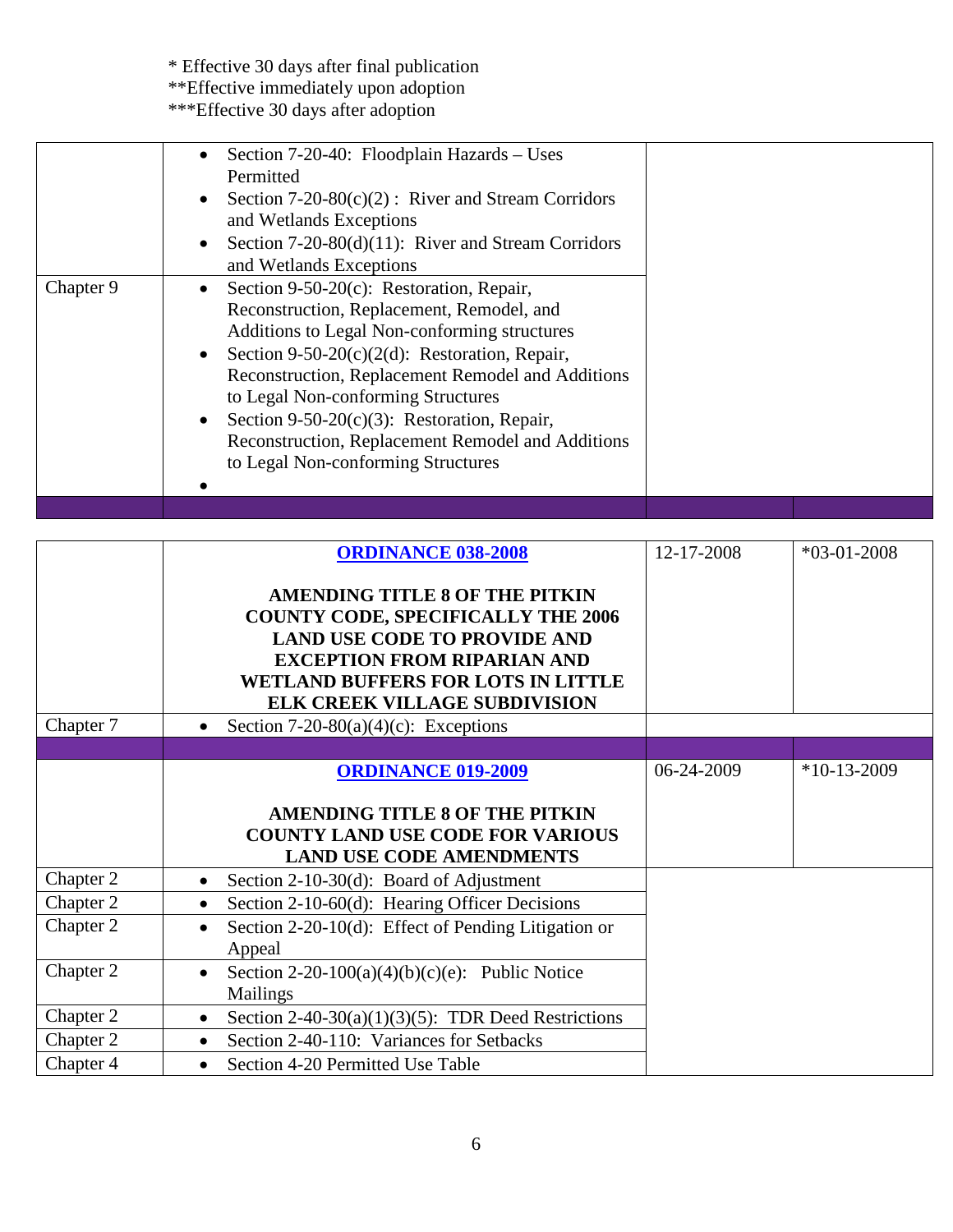\* Effective 30 days after final publication \*\*Effective immediately upon adoption

| Chapter 4  | Section 4-30-20(f)(3)(a)(4)(c) : Removal of<br>Dead/Diseased/Damaged Trees                                                                                                           |            |               |
|------------|--------------------------------------------------------------------------------------------------------------------------------------------------------------------------------------|------------|---------------|
| Chapter 5  | Section 5-10 Dimensional Standards Tables/Notes<br>$\bullet$                                                                                                                         |            |               |
| Chapter 6  | Section 6-30-90(a)(4): Replacement of Existing<br>$\bullet$<br><b>Structures</b>                                                                                                     |            |               |
| Chapter 6  | Section $6-40-20(a)$ : General Standards for allotments<br>$\bullet$<br>and Competition – Compliance with Code<br>Amendments                                                         |            |               |
| Chapter 6  | Section 6-50-20(c)(1)(b)(4)(3)(c)(4): Achievement of<br>$\bullet$<br><b>Community Goals</b>                                                                                          |            |               |
| Chapter 6  | Section 6-50-20(d): Creative Bonus<br>$\bullet$                                                                                                                                      |            |               |
| Chapter 6  | Section 6-60-20(b)(2)(d)(c)(1)(c)(2)(b): Standards<br>$\bullet$<br>for Scoring Applications for Commercial and Tourist<br><b>Accommodations Allotments</b>                           |            |               |
| Chapter 6  | Section 6-60-20(c)(1): Tables 6-9, 6-10 and 6-11 –<br><b>Standards for Scoring Applications for Commercial</b><br>and Tourist Allotments - Achievement of Community<br>Goals Scoring |            |               |
| Chapter 7  | Section 7-20-10(b): Clearing, Grubbing and<br>$\bullet$<br><b>Vegetation Removal</b>                                                                                                 |            |               |
| Chapter 7  | Section 7-20-10(d): Protection of Natural Terrain<br>$\bullet$                                                                                                                       |            |               |
| Chapter 7  | Section 7-20-40(a)(1)(2)(3)(4): Floodplain Hazards<br>$\bullet$<br>and Permitting                                                                                                    |            |               |
| Chapter 7  | Section $7-20-40(b)(1)$ : General Standards<br>$\bullet$                                                                                                                             |            |               |
| Chapter 7  | Section 7-20-40(c)(3): Floodplain Hazards –<br><b>Permitted Uses</b>                                                                                                                 |            |               |
| Chapter 7  | Section $7-20-60(a)$ : Wildfire Hazards Maps<br>$\bullet$                                                                                                                            |            |               |
| Chapter 7  | Section 7-20-80(a)(4)(a)(10)(b): Reduced Setback<br>٠<br><b>Requests and Restoration Requirements</b>                                                                                |            |               |
| Chapter 7  | Section $7-20-80(d)(11)$ : Mitigation Standards<br>$\bullet$                                                                                                                         |            |               |
| Chapter 7  | Section 7-20-120(b): Additional Scenic Roads<br>$\bullet$                                                                                                                            |            |               |
| Chapter 7  | Section $7-50-20-(b)(2)$ : Adopting Capitol<br>Creek/Snowmass Creek, Crystal River and West<br>Sopris Creek Hydrologic Systems Analysis Study<br>Area Maps                           |            |               |
| Chapter 9  | Section 9-50-30(b): Restoration or Expansion of Non-<br>$\bullet$<br>Conforming Structures and Uses with Significant<br>Changes                                                      |            |               |
| Chapter 11 | Chapter 11 - Definition: Alteration of Base<br>Maximum Size/Area and Final Maximum Size/Area                                                                                         |            |               |
|            |                                                                                                                                                                                      |            |               |
|            | <b>ORDINANCE 023-2009</b>                                                                                                                                                            | 09-23-2009 | $*12-29-2009$ |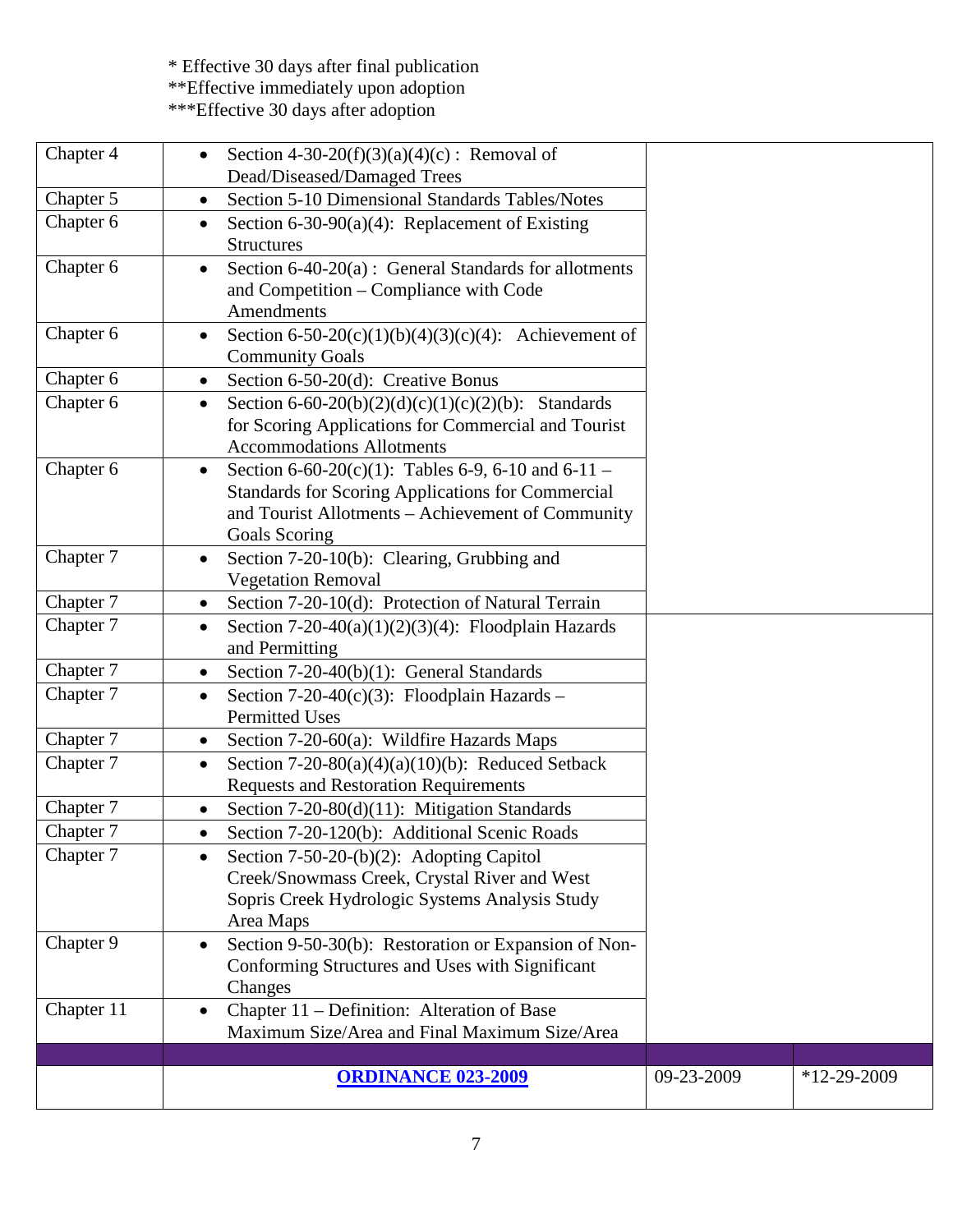|            | <b>AMENDING TITLE 8 OF THE PITKIN</b>                                                  |            |               |
|------------|----------------------------------------------------------------------------------------|------------|---------------|
|            | <b>COUNTY CODE, SPECIFICALLY THE 2006</b>                                              |            |               |
|            | <b>LAND USE CODE FOR LAND USE CODE</b>                                                 |            |               |
|            | <b>AMENDMENTS RELATED TO ROAD IMPACT</b>                                               |            |               |
|            | FEES AND EMPLOYEE HOUSING IMPACT                                                       |            |               |
|            | <b>FEES</b>                                                                            |            |               |
| Chapter 8  | Section 8-10-40: Road Fee Schedule<br>$\bullet$                                        |            |               |
| Chapter 8  | Section 8-10-50: Annual Adjustment<br>$\bullet$                                        |            |               |
| Chapter 8  | Section 8-30-60: Impact Fee for Small Established<br>$\bullet$                         |            |               |
|            | <b>Commercial Business</b>                                                             |            |               |
| Chapter 8  | Section 8-30-70: Impact Fee for Change of Use<br>$\bullet$                             |            |               |
|            |                                                                                        |            |               |
|            | <b>ORDINANCE 024-2009</b>                                                              | 10-28-2009 | $*12-29-2009$ |
|            |                                                                                        |            |               |
|            | <b>AMENDING TITLE 8 OF THE PITKIN</b>                                                  |            |               |
|            | <b>COUNTY CODE, SPECIFICALLY THE 2006</b><br><b>LAND USE CODE FOR VARIOUS LAND USE</b> |            |               |
|            | <b>CODE AMENDMENTS</b>                                                                 |            |               |
| Chapter 2  | Section 2-20-170(d): Extension of Reinstatement of                                     |            |               |
|            | <b>Vested Property Rights</b>                                                          |            |               |
| Chapter 2  | Section 2-30 Table 2-1: Standard Review and<br>$\bullet$                               |            |               |
|            | <b>Approval Procedures</b>                                                             |            |               |
| Chapter 2  | Section 2-30-20(g)(2)&(3): Site Plan and Activity<br>$\bullet$                         |            |               |
|            | Envelope                                                                               |            |               |
| Chapter 2  | Section 2-40-150(a): Takings Determination<br>$\bullet$                                |            |               |
| Chapter 6  | Section 6-30-50: Exemption for Development Using<br>$\bullet$                          |            |               |
|            | TDR's                                                                                  |            |               |
| Chapter 6  | Section 6-70-20(b): TDR's and Site Plan<br>$\bullet$                                   |            |               |
| Chapter 7  | Section $7-20-80(c)(1)$ : River and Stream Corridors and<br>$\bullet$                  |            |               |
|            | Wetlands Exceptions "Structures" in the Setback                                        |            |               |
|            |                                                                                        |            |               |
|            | <b>ORDINANCE NO. 025-2009</b>                                                          | 10-14-2009 | $*12-29-2009$ |
|            | <b>AMENDING TITLE 8 OF THE PITKIN</b>                                                  |            |               |
|            | <b>COUNTY CODE, SPECIFICALLY THE 2006</b>                                              |            |               |
|            | <b>LAND USE CODE FOR COMMERCIAL SNOW</b>                                               |            |               |
|            | <b>DUMPING/STORAGE</b>                                                                 |            |               |
| Chapter 4  | Section 4-20: Permitted Use Table<br>$\bullet$                                         |            |               |
| Chapter 4  | Section 4-30-50: Inclusion of Subsection I<br>$\bullet$                                |            |               |
| Chapter 11 | Definition of Snow/Trucking/Storage<br>$\bullet$                                       |            |               |
|            |                                                                                        |            |               |
|            | <b>ORDINANCE NO. 026-2009</b>                                                          | 11-04-2009 | $*12-29-2009$ |
|            |                                                                                        |            |               |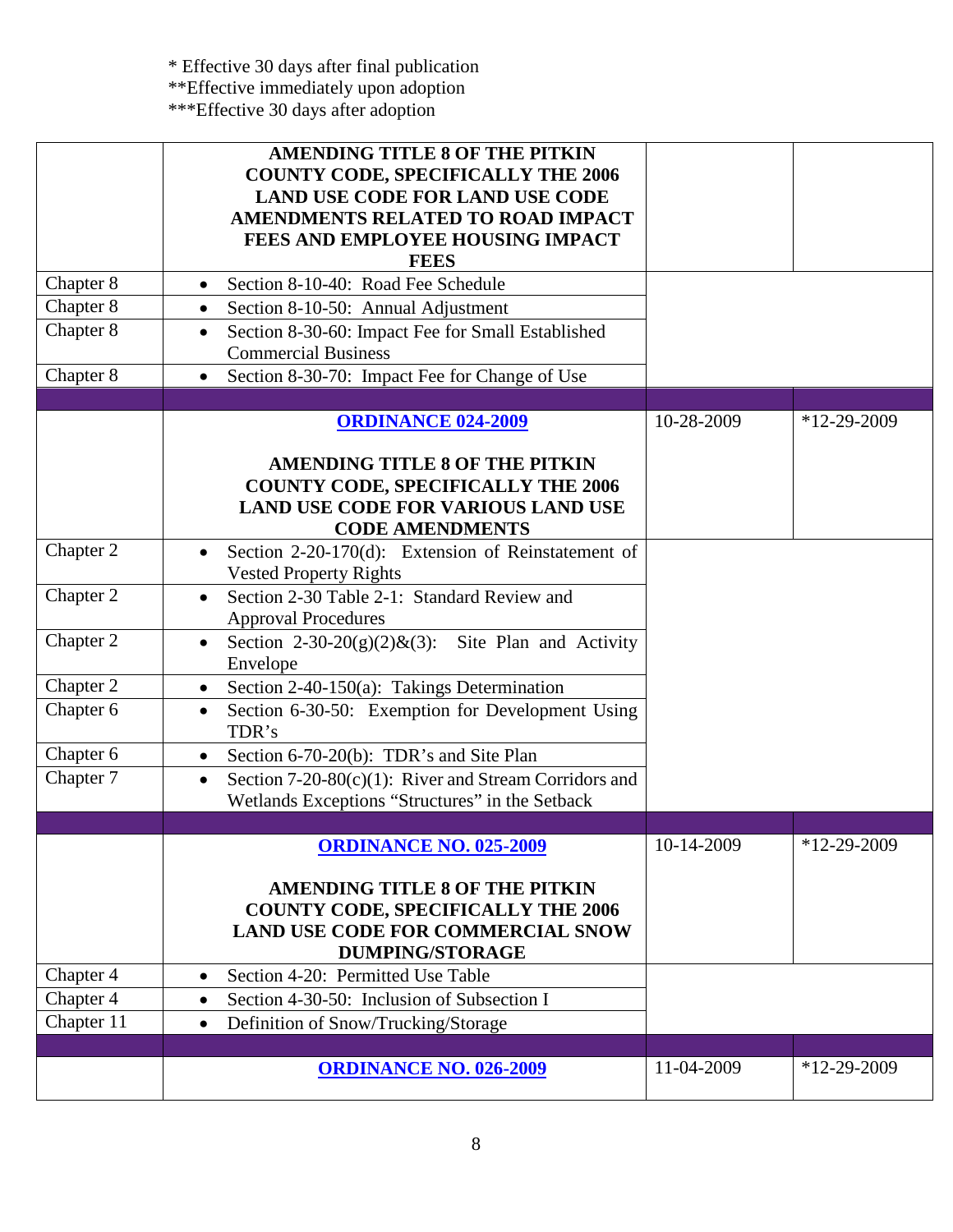|           | AMENDING THE FOLLOWING SECTION OF<br>THE 2006 PITKIN COUNTY LAND USE CODE,<br>TITLE 8 OF THE PITKIN COUNTY CODE:<br>SECTION 6-50-20(C)(3), DEVELOPMENT<br><b>BELOW ALLOWABLE DENSITY</b> |  |
|-----------|------------------------------------------------------------------------------------------------------------------------------------------------------------------------------------------|--|
| Chapter 6 | Section 6-50-20 $(c)(3)$ : Development Below Allowable<br>Density                                                                                                                        |  |
|           |                                                                                                                                                                                          |  |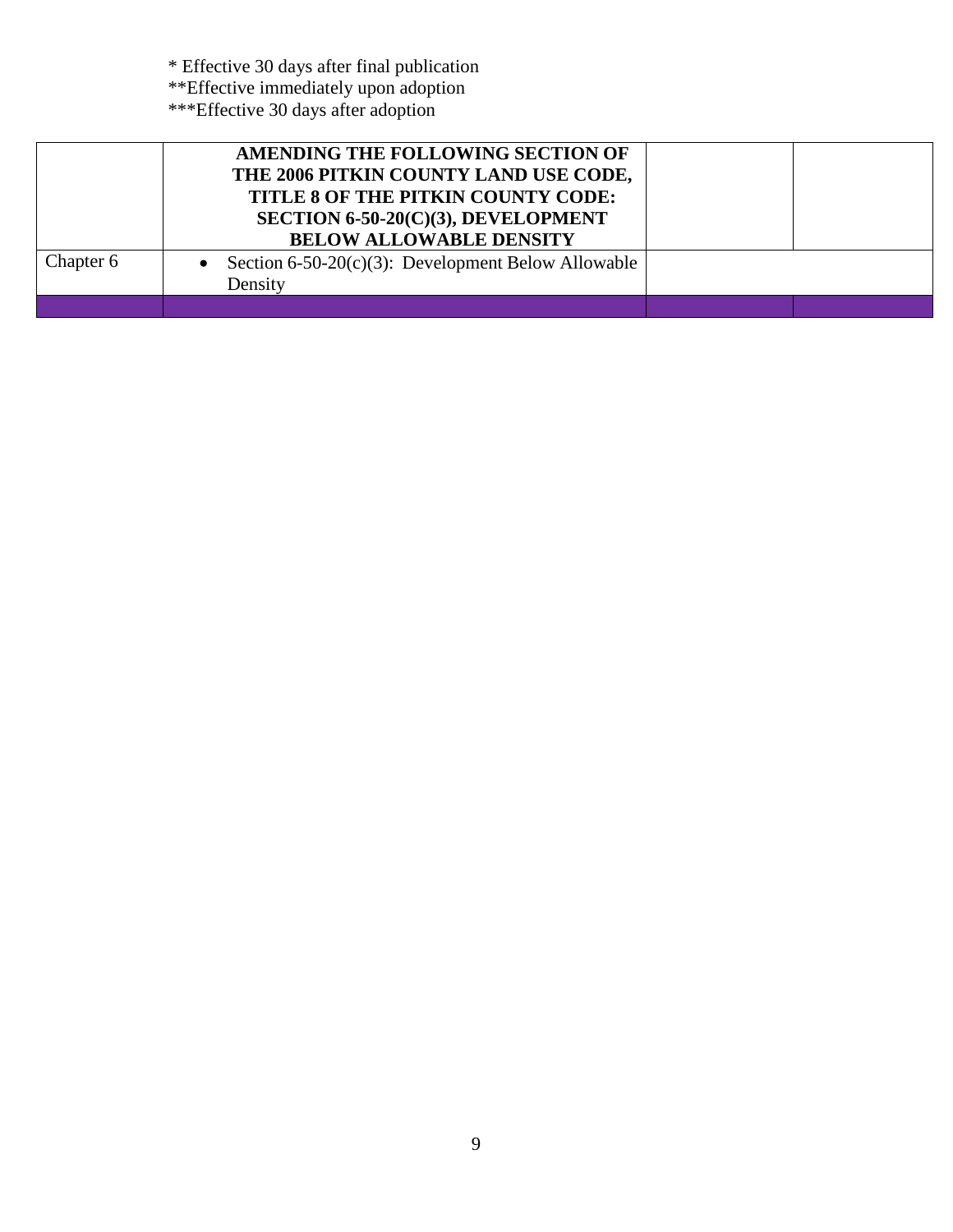|           | <b>ORDINANCE NO. 008-2010</b>                                     | 06-09-2010   | $*07-20-2010$ |
|-----------|-------------------------------------------------------------------|--------------|---------------|
|           |                                                                   |              |               |
|           | <b>AMENDING TITLE 8 OF THE PITKIN</b>                             |              |               |
|           | <b>COUNTY CODE, SPECIFICALLY THE 2006</b>                         |              |               |
|           | <b>LAND USE CODE, TO ADD A NEW SECTION</b>                        |              |               |
|           | 2-30-30(H)(10), LOCATION AND EXTENT                               |              |               |
|           | REVIEW, AND ADDING LOCATION AND                                   |              |               |
|           | <b>EXTENT REVIEW TO TABLE 2-1 AND THE</b>                         |              |               |
|           | "APPLICATIONS MANUAL"                                             |              |               |
| Chapter 2 | New Section $2-30-30(h)(10)$ Addition to Table 2-1,<br>$\bullet$  |              |               |
|           | Section 2-30-10                                                   |              |               |
|           | New Section 2.2.23, Location and Extent Review -<br>$\bullet$     |              |               |
|           | <b>Pitkin County Application Manual</b>                           |              |               |
|           |                                                                   |              |               |
|           | <b>ORDINANCE NO. 018-2010</b>                                     | $08-11-2010$ | $*10-05-2010$ |
|           |                                                                   |              |               |
|           | <b>AMENDING TITLE 8 OF THE PITKIN</b>                             |              |               |
|           | <b>COUNTY CODE, SPECIFICALLY THE 2006</b>                         |              |               |
|           | <b>LAND USE CODE, AMENDING SECTION 7-20-</b>                      |              |               |
|           | 70(C), WILDLIFE HABITAT AREAS, GENERAL                            |              |               |
|           | <b>STANDARDS</b>                                                  |              |               |
| Chapter 7 | Section 7-10-10 (C) Wildlife Habitat Areas, General               |              |               |
|           | <b>Standards</b>                                                  |              |               |
|           |                                                                   |              |               |
|           | <b>ORDINANCE NO. 019-2010</b>                                     | 08-11-2010   | $*10-05-2010$ |
|           |                                                                   |              |               |
|           | AMENDING TITLE 8 OF THE PITKIN COUNTY                             |              |               |
|           | CODE, SPECIFICALLY THE 2006 LAND USE CODE,                        |              |               |
|           | AMENDING SECTION 2-30-30(H)(4), SUBDIVISION                       |              |               |
|           | <b>EXEMPTION FOR OPEN SPACE PARCELS</b>                           |              |               |
| Chapter 7 | Section $2-30-30(h)(4)$ , Subdivision Exemption to<br>$\bullet$   |              |               |
|           | Create Parcels for Community and Public Facilities or             |              |               |
|           | Open Space                                                        |              |               |
|           |                                                                   |              |               |
|           | <b>ORDINANCE NO. 026-2010</b>                                     | 11-17-2010   | $*01-26-2010$ |
|           |                                                                   |              |               |
|           | <b>AMENDING TITLE 8 OF THE PITKIN</b>                             |              |               |
|           | <b>COUNTY CODE, SPECIFICALLY THE 2006</b>                         |              |               |
|           | LAND USE CODE FOR LAND USE CODE TEXT                              |              |               |
|           | <b>AMENDMENTS</b>                                                 |              |               |
| Chapter 2 | Section 2-40-100 Master Plans<br>$\bullet$                        |              |               |
|           | Section $2-20-150(g)$ Master Plans PUB Zone District<br>$\bullet$ |              |               |
| Chapter 3 | Section 3-80-10 PUB Master Plan Option Added                      |              |               |
| Chapter 7 | Section 7-20-20 (<br>$\bullet$                                    |              |               |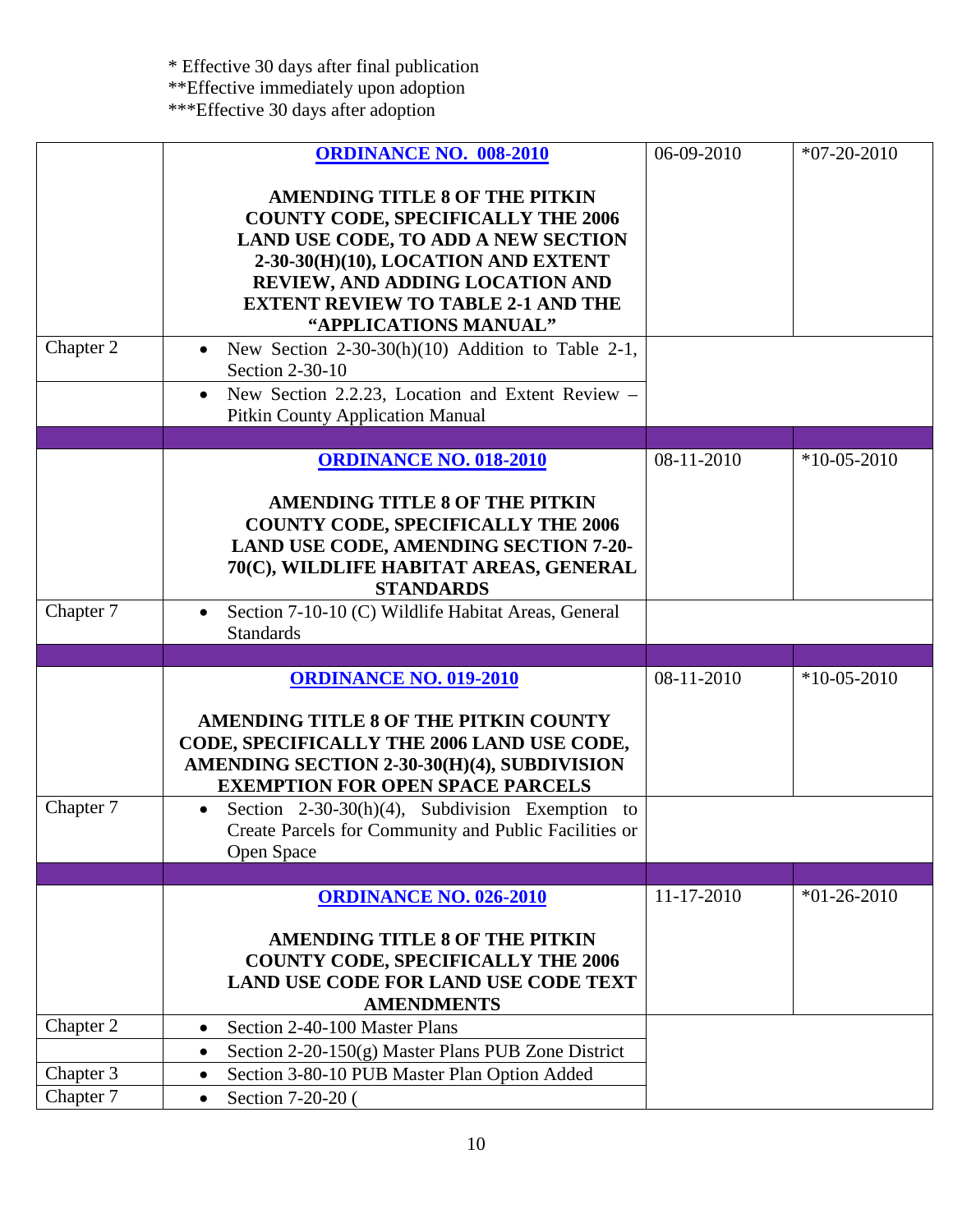|            | <b>ORDINANCE NO. 027-2010</b>                                                                                            | 11-17-2010       | $*12-29-1010$ |
|------------|--------------------------------------------------------------------------------------------------------------------------|------------------|---------------|
|            |                                                                                                                          |                  |               |
|            | <b>AMENDING TITLE 8 OF THE PITKIN</b>                                                                                    |                  |               |
|            | <b>COUNTY CODE, SPECIFICALLY THE 2006</b>                                                                                |                  |               |
|            | <b>LAND USE CODE FOR LAND USE TEXT</b>                                                                                   |                  |               |
|            | <b>AMENDMENTS</b>                                                                                                        |                  |               |
| Chapter 4  | Section 4-30-50(II) Snow Dumping/Trucking/Storage                                                                        |                  |               |
|            | <b>ORDINANCE NO. 001-2011 - A &amp; B</b>                                                                                | $01 - 12 - 2011$ | $*03-06-2011$ |
|            |                                                                                                                          |                  |               |
|            | <b>Amending Title 8 of the Pitkin County Code, Specifically</b>                                                          |                  |               |
|            | the 2006 Land Use Code (Chapter 5, Area and Bulk                                                                         |                  |               |
|            | (Table 5.1a, Table 5.1b, Table 5.1d, Section 5-20-10)                                                                    |                  |               |
|            | Measurement of Lot or Parcel Area; Section 5-20-60,                                                                      |                  |               |
|            | <b>Measurement of Building Height; Section 5-20-70,</b>                                                                  |                  |               |
|            | <b>Measurement of Floor Area)</b>                                                                                        |                  |               |
|            |                                                                                                                          |                  |               |
|            | <b>Amending Title 8 of the Pitkin County Code, Specifically</b><br>the 2006 Land Use Code - (Section 5-20-60 Measurement |                  |               |
|            | of Building Height and Chapter 11, Definitions)                                                                          |                  |               |
|            |                                                                                                                          |                  |               |
| Chapter 5  | Section 5-20-10 Table 5.1a, Table 5.1b, Table 5.1d<br>٠                                                                  |                  |               |
|            | Section 5-20-60, Measurement of Lot or Parcel Area;<br>$\bullet$                                                         |                  |               |
|            | Section 5-20-60 Measurement of Building Height                                                                           |                  |               |
|            | Measurement of Floor Area                                                                                                |                  |               |
|            |                                                                                                                          |                  |               |
| Chapter 11 | Definitions                                                                                                              |                  |               |
|            |                                                                                                                          |                  |               |
|            | <b>ORDINANCE NO. 005-2011</b>                                                                                            | 04-13-2011       | $*06-01-2011$ |
|            | <b>AMENDING TITLE 8 OF THE PITKIN</b>                                                                                    |                  |               |
|            | COUNTY CODE, FOR SPECIFICALLY THE                                                                                        |                  |               |
|            | <b>2006 LAND USE CODE FOR LAND USE CODE</b>                                                                              |                  |               |
|            | <b>TEXT AMENDMENTS</b>                                                                                                   |                  |               |
| Chapter 4  | Section 4-30-50(1) Snow Dumping/Trucking/Storage                                                                         |                  |               |
|            |                                                                                                                          |                  |               |
|            | <b>ORDINANCE NO. 010-2011</b>                                                                                            | 08-10-2011       | $*11-23-2011$ |
|            |                                                                                                                          |                  |               |
|            | <b>AMENDING TITLE 8 OF THE PITKIN</b>                                                                                    |                  |               |
|            | <b>COUNTY CODE, SPECIFICALLY THE 2006</b>                                                                                |                  |               |
|            | <b>LAND USE CODE FOR LAND USE CODE TEXT</b>                                                                              |                  |               |
|            | <b>AMENDMENTS</b>                                                                                                        |                  |               |
| Chapter 2  | Section 2-30-10: Table 201<br>$\bullet$                                                                                  |                  |               |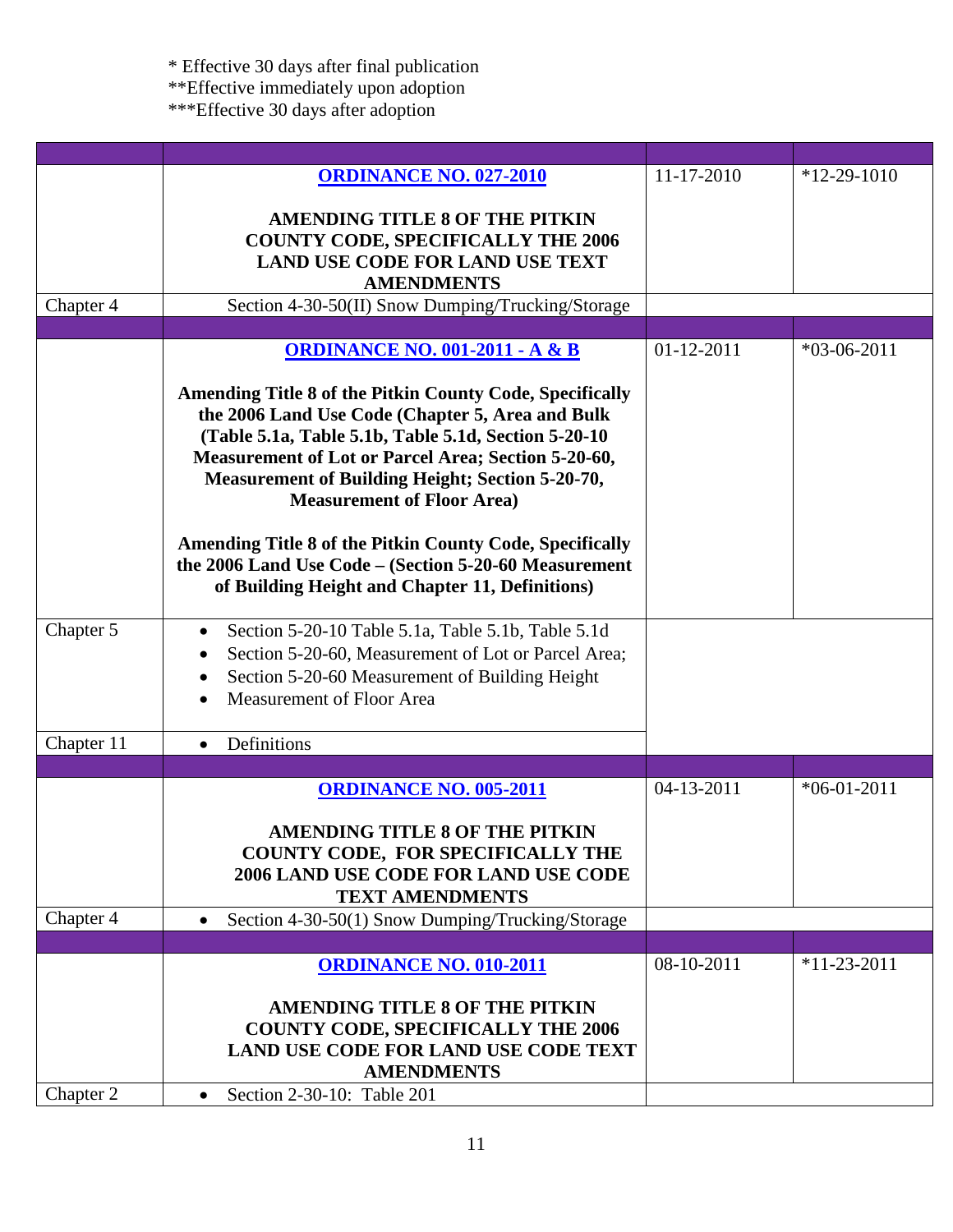|            | Section 2-30-20: Add Activity Envelope and Site Plan<br>$\bullet$<br>Review at Building Permit for Ground Mounted Solar<br>Panels                                                               |            |               |
|------------|-------------------------------------------------------------------------------------------------------------------------------------------------------------------------------------------------|------------|---------------|
| Chapter 4  | Section 4-20: Permitted Uses<br>$\bullet$                                                                                                                                                       |            |               |
|            | Section 4-30-50(h) Delete Current and Add Solar<br>$\bullet$<br><b>Energy Collectors</b>                                                                                                        |            |               |
| Chapter 7  | Section 7-100-90: Add – Glare Note: This section<br>$\bullet$<br>was added as 7-100-100 due to the fact that this<br>number had been used by another adopted<br>ordinance                       |            |               |
| Chapter 11 | Section 11-10: Addition of a Definition<br>$\bullet$                                                                                                                                            |            |               |
|            |                                                                                                                                                                                                 |            |               |
|            | <b>ORDINANCE NO. 011-2011</b>                                                                                                                                                                   | 08-10-2011 | $*10-18-2011$ |
|            | <b>AMENDING TITLE 8 OF THE PITKIN</b><br><b>COUNTY CODE, SPECIFICALLY THE 2006</b><br>LAND USE CODE, FOR VARIOUS LAND USE<br><b>CODE AMENDMENTS RELATED TO</b><br><b>AGRICULTURAL BUILDINGS</b> |            |               |
| Chapter 2  | Section 2-10-70: Agricultural Building Review<br>$\bullet$                                                                                                                                      |            |               |
|            | Committee                                                                                                                                                                                       |            |               |
|            | Table 2: Review and Approval Procedures Summary<br>Table                                                                                                                                        |            |               |
|            | Section $2-30-20(g)(19)$ : Administrative Review<br>$\bullet$<br>Procedures – Flexibility for Agricultural                                                                                      |            |               |
| Chapter 4  | Section 4-20: Permitted Use Table (Table 4-1)<br>$\bullet$                                                                                                                                      |            |               |
|            | Section 4-30-20(a): Agricultural and Resource – Farm<br>$\bullet$<br><b>Building</b>                                                                                                            |            |               |
| Chapter 5  | Section 5-10: Dimensional Standards Tables (Tables<br>5-1.A, 5-1, B and 5-1 D)                                                                                                                  |            |               |
|            | Section 5-20-60(i): Measurement of Building Height<br>- Exempt Agricultural Buildings                                                                                                           |            |               |
|            | Section 5-20-70(k): Measurement of Floor Area $-$<br>٠                                                                                                                                          |            |               |
|            | Floor Area Exemptions for Agricultural Buildings                                                                                                                                                |            |               |
|            | Section 5-20-80: Measurement of Gross Floor Area<br>$\bullet$                                                                                                                                   |            |               |
| Chapter 6  | Section 6-30-140: Exemption for Barns<br>٠                                                                                                                                                      |            |               |
| Chapter 7  | Section 7-10-30: Exempt Development Activities<br>$\bullet$                                                                                                                                     |            |               |
| Chapter 11 | Definitions: Agricultural Building, Agricultural<br>٠<br>Operation, Agricultural Use, Agriculture Barn and<br>Ranching                                                                          |            |               |
|            | Definitions: Delete Definition for Farm Building<br>$\bullet$                                                                                                                                   |            |               |
|            | Definitions: Add Definitions for Agricultural<br>$\bullet$                                                                                                                                      |            |               |
|            | Equipment Storage Building, Greenhouse, Hay                                                                                                                                                     |            |               |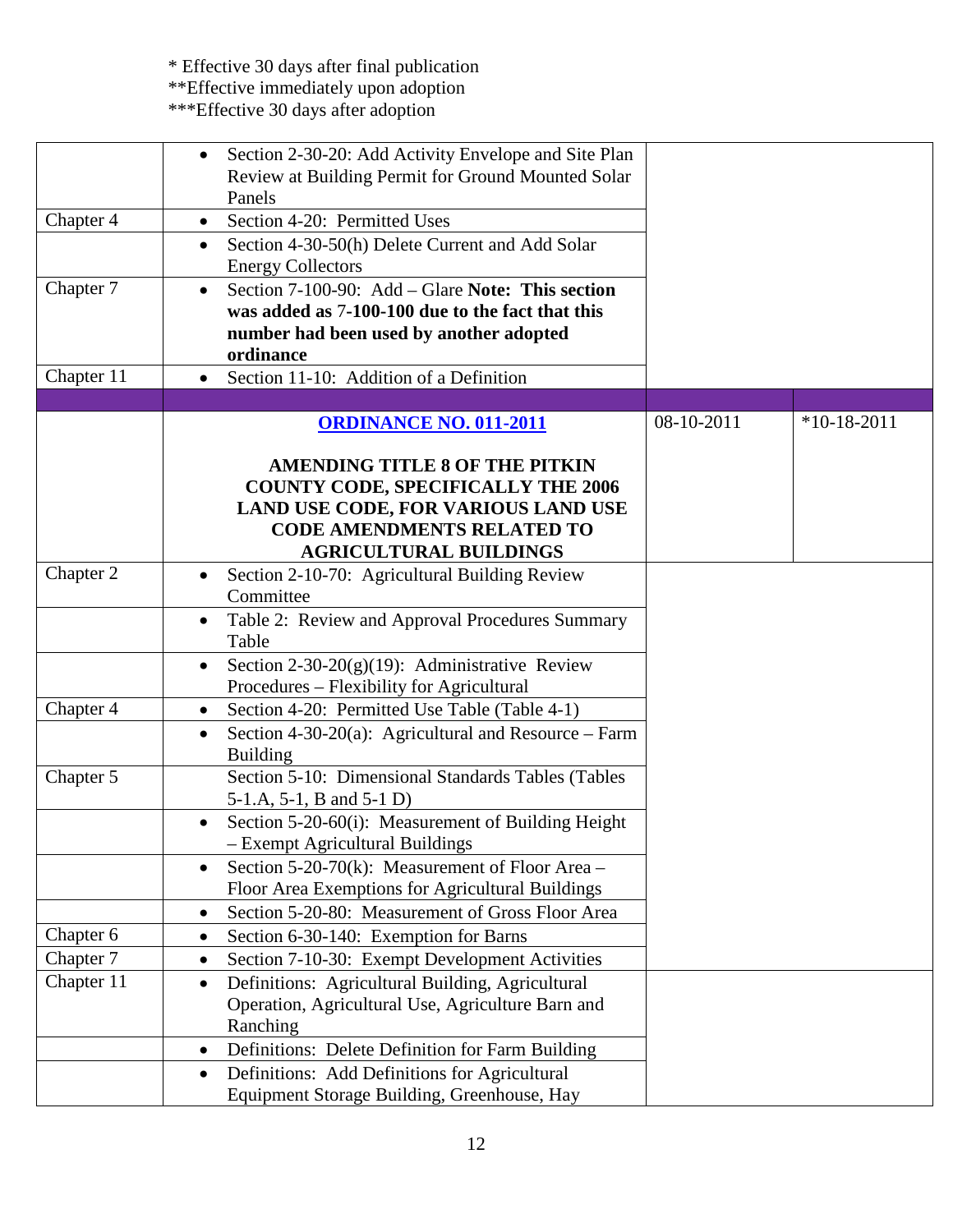|           | Storage Building, Livestock, Livestock Run-In or<br>Loafing Shed and Pasture                                                                                                            |            |                   |
|-----------|-----------------------------------------------------------------------------------------------------------------------------------------------------------------------------------------|------------|-------------------|
|           |                                                                                                                                                                                         |            |                   |
|           | <b>ORDINANCE NO. 021-2012</b>                                                                                                                                                           | 08-08-2012 | $*09-23-2012$     |
|           | AMENDING THE FOLLOWING SECTION OF<br>THE 2006 PITKIN COUNTY LAND USE CODE,<br>TITLE OF THE PITKIN COUNTY CODE:<br>SECTION 6-50-20(C)(4), REDUCTION OF<br><b>VISIBLE MASS</b>            |            |                   |
| Chapter 6 | Section 6-50-20(c)4, Reduction of Visible Mass<br>$\bullet$                                                                                                                             |            |                   |
|           |                                                                                                                                                                                         |            |                   |
|           | <b>ORDINANCE NO. 023-2012</b>                                                                                                                                                           | 09-26-2012 | $*12-01-2012$     |
|           | <b>AMENDING TITLE 8 OF THE PITKIN</b><br><b>COUNTY CODE, SPECIFICALLY THE 2006</b><br><b>LAND USE CODE FOR LAND USE CODE TEXT</b><br><b>AMENDMENTS</b>                                  |            |                   |
| Chapter 4 | Section 4-30-40(r) Personal Service Outlet<br>$\bullet$                                                                                                                                 |            |                   |
|           |                                                                                                                                                                                         |            |                   |
|           | <b>ORDINANCE NO. 029-2012</b><br><b>AMENDING TITLE 8 OF THE PITKIN</b><br><b>COUNTY CODE, SPECIFICALLY THE 2006</b><br><b>LAND USE CODE FOR LAND USE CODE TEXT</b><br><b>AMENDMENTS</b> | 10-24-2012 | $*12 - 22 - 2012$ |
| Chapter 3 | Section 3-50: Urban/Suburban Zone Districts<br>$\bullet$                                                                                                                                |            |                   |
| Chapter 4 | Section 4-1: Table 4-20<br>$\bullet$                                                                                                                                                    |            |                   |
| Chapter 5 | Table 5-1(B: Dimensional Requirements<br>$\bullet$                                                                                                                                      |            |                   |
| Chapter 6 | Section 6-30: Table 6-1<br>$\bullet$<br>Section 6-30: Exemptions                                                                                                                        |            |                   |
|           |                                                                                                                                                                                         |            |                   |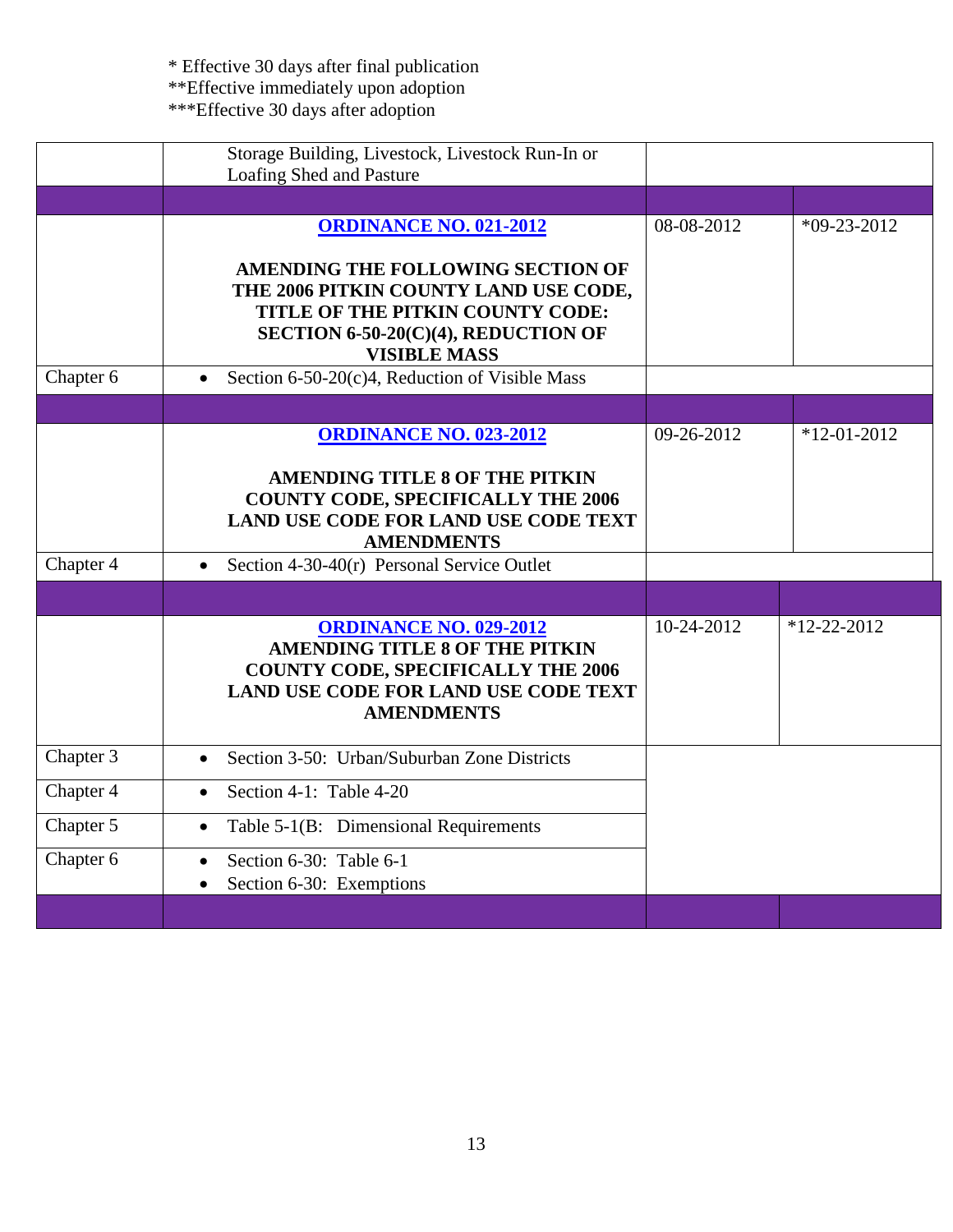|            | <b>ORDINANCE NO. 033-2012</b>                                                                                                                                                                                                               | 11-14-2012 | $*01-06-2013$ |
|------------|---------------------------------------------------------------------------------------------------------------------------------------------------------------------------------------------------------------------------------------------|------------|---------------|
|            | AMENDING TITLE 8 OF THE PITKIN COUNTY<br>CODE, SPECIFICALLY THE 2006 LAND USE CODE<br>FOR LAND USE CODE TEXT AMENDMENTS                                                                                                                     |            |               |
| Chapter 5  | Section 5-10: Dimensional Standards Tables<br>$\bullet$                                                                                                                                                                                     |            |               |
|            |                                                                                                                                                                                                                                             |            |               |
|            | <b>ORDINANCE NO. 038-2012</b>                                                                                                                                                                                                               | 12-19-2012 | $*02-17-2012$ |
|            | AMENDING TITLE 8 OF THE PITKIN COUNTY<br>CODE, SPECIFICALLY THE 2006 LAND USE CODE<br>FOR LAND USE CODE TEXT AMENDMENTS<br><b>RELATED TO ACCESSIBILITY</b>                                                                                  |            |               |
| Chapter 5  | Section 5-20-60: Building Height<br>$\bullet$<br>Section 5-20-70: Measurement of Floor Area<br>Section 5-20-80: Measurement of Gross Floor Area<br>Section 5-20-100: Permitted Encroachments into<br>Setbacks from Roads and Property Lines |            |               |
| Chapter 6  | Section 6-30-30: Summary Chart of GMQS<br>$\bullet$<br>Exemptions<br>Section 6-30-140: Exemptions from GMQS                                                                                                                                 |            |               |
|            |                                                                                                                                                                                                                                             |            |               |
|            | <b>ORDINANCE NO. 002-2013</b>                                                                                                                                                                                                               | 01-23-2013 | $*03-28-2013$ |
|            | AMENDING TITLE 8 OF THE PITKIN COUNTY<br>CODE, SPECIFICALLY THE 2006 LAND USE CODE<br><b>FOR VARIOUS TEXT AMENDMENTS</b>                                                                                                                    |            |               |
| Chapter 2  | Section 2-30-10: Review and Approval Procedures<br>$\bullet$<br><b>Summary Table</b>                                                                                                                                                        |            |               |
| Chapter 5  | Table $5-1B$ – Note 9<br>$\bullet$                                                                                                                                                                                                          |            |               |
| Chapter 6  | Section 6-30-100(b)(3): Growth Management<br>Exemption                                                                                                                                                                                      |            |               |
| Chapter 9  | Section 9-50-20(c): Restoration, Repair,<br>$\bullet$<br>Reconstruction, Replacement, Remodel, and<br>Additions to Legal Non-Conforming Structures                                                                                          |            |               |
| Chapter 11 | Add definition of a Grocery Store<br>$\bullet$                                                                                                                                                                                              |            |               |
|            |                                                                                                                                                                                                                                             |            |               |
|            | <b>ORDINANCE NO. 003-2013</b><br>AMENDING TITLE 8 OF THE PITKIN COUNTY<br>CODE, SPECIFICALLY THE 2006 LAND USE CODE:                                                                                                                        | 03-13-2013 | $*05-04-2013$ |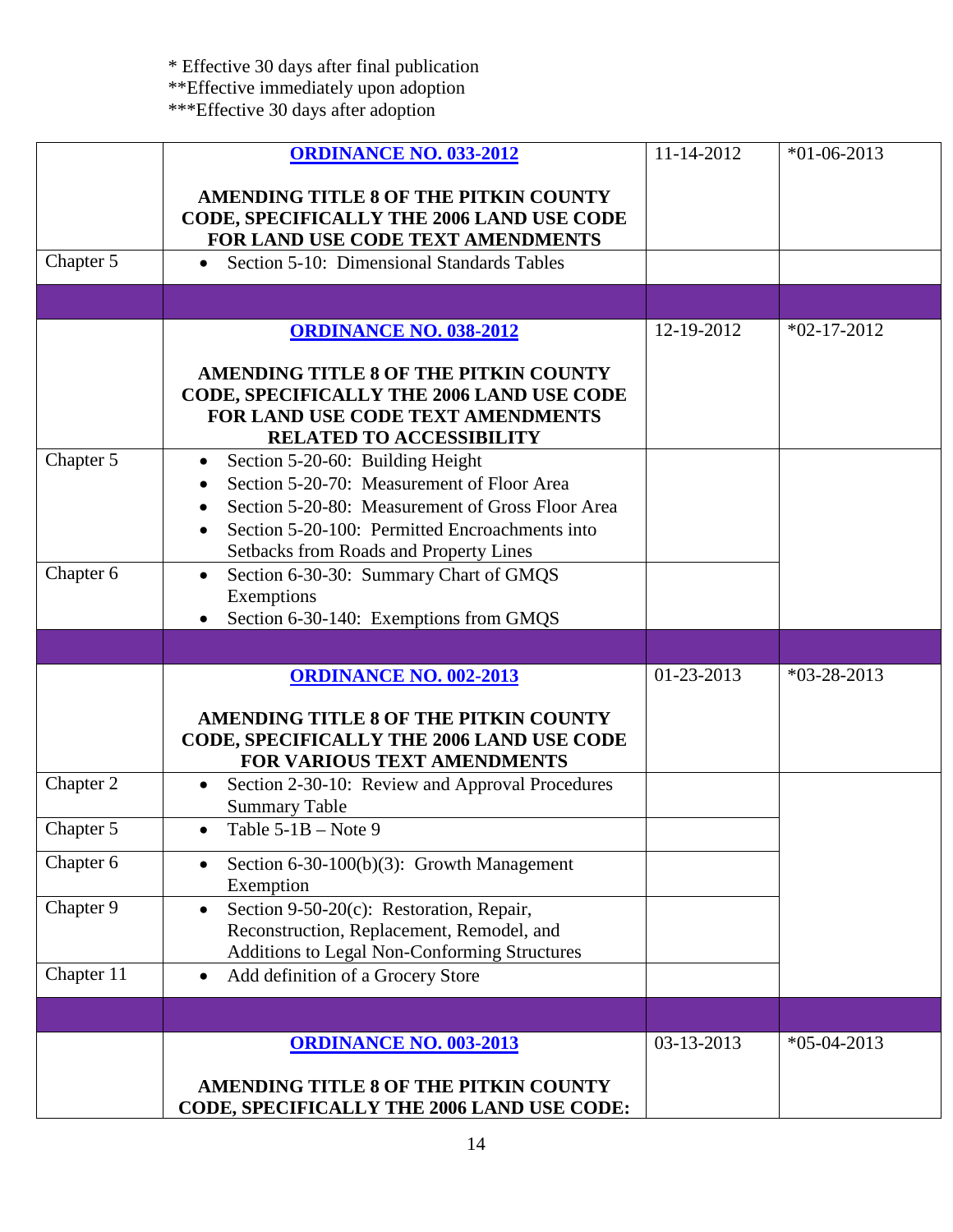|           | <b>SECTION 7-20-100(F)(3), OPTIONAL INCENTIVES</b><br><b>FOR HISTORIC PRESERVATION</b> |  |
|-----------|----------------------------------------------------------------------------------------|--|
| Chapter 7 | • Section 7-20-100: Historic Preservation                                              |  |
|           |                                                                                        |  |

|                        | <b>ORDINANCE NO. 007-2013</b>                                                                                                                                                                                                                                                                                        | 04-24-2013 | $*08-24-2013$ |
|------------------------|----------------------------------------------------------------------------------------------------------------------------------------------------------------------------------------------------------------------------------------------------------------------------------------------------------------------|------------|---------------|
|                        | <b>AMENDING TITLE 8 OF THE PITKIN COUNTY</b><br>CODE, SPECIFICALLY THE 2006 LAND USE CODE<br><b>FOR SPECIAL EVENTS</b>                                                                                                                                                                                               |            |               |
| Chapter 4              | Section 4-30-50(i): Temporary Commercial<br>Use/Special Event                                                                                                                                                                                                                                                        |            |               |
| Chapter 11             | Amend Definition of Temporary Commercial<br>$\bullet$<br>Use/Special Events                                                                                                                                                                                                                                          |            |               |
|                        |                                                                                                                                                                                                                                                                                                                      |            |               |
|                        | <b>ORDINANCE NO. 019-2013</b>                                                                                                                                                                                                                                                                                        | 08-14-2013 | $*09-22-2013$ |
|                        | <b>AMENDING TITLE 8 OF THE PITKIN COUNTY</b><br>CODE, SPECIFICALLY THE 2006 LAND USE CODE                                                                                                                                                                                                                            |            |               |
| Chapter 5              | Section 5-20-70: Measurement of Floor Area<br>$\bullet$                                                                                                                                                                                                                                                              |            |               |
|                        |                                                                                                                                                                                                                                                                                                                      |            |               |
|                        | <b>ORDINANCE NO. 031-2013</b><br>AMENDING TITLE 8 OF THE PITKIN COUNTY<br>CODE, SPECIFICALLY THE 2006 LAND USE CODE,<br>AMENDMENTS RELATED TO GREENHOUSES                                                                                                                                                            | 12-18-2013 | $*01-27-2013$ |
| Chapter 2              | Section 2-10-70: Agricultural Building Review<br>Committee<br>Section 2-30-10: Review and Approval Procedures<br>Summary Table (Table 2-1)<br>Section 2-30-20 $(g)(19)$ : Administrative Review<br>Procedures - Flexibility for Agricultural Support                                                                 |            |               |
| Chapter $\overline{4}$ | Section 4-20; Permitted Use Table (Table 4-1)<br>$\bullet$<br>Section 4-30-20(a): Use Specific Standards $-$<br>$\bullet$<br>Agricultural and Resource: Agricultural Building<br>New Sub Section 4-30-50(c), Use Specific Standards<br>$\bullet$<br>- Accessory and Temporary Uses: Agricultural<br><b>Buildings</b> |            |               |
| Chapter 5              | Section 5-20-60(j): Measurement of Building Height<br>- Exempt Agricultural Buildings                                                                                                                                                                                                                                |            |               |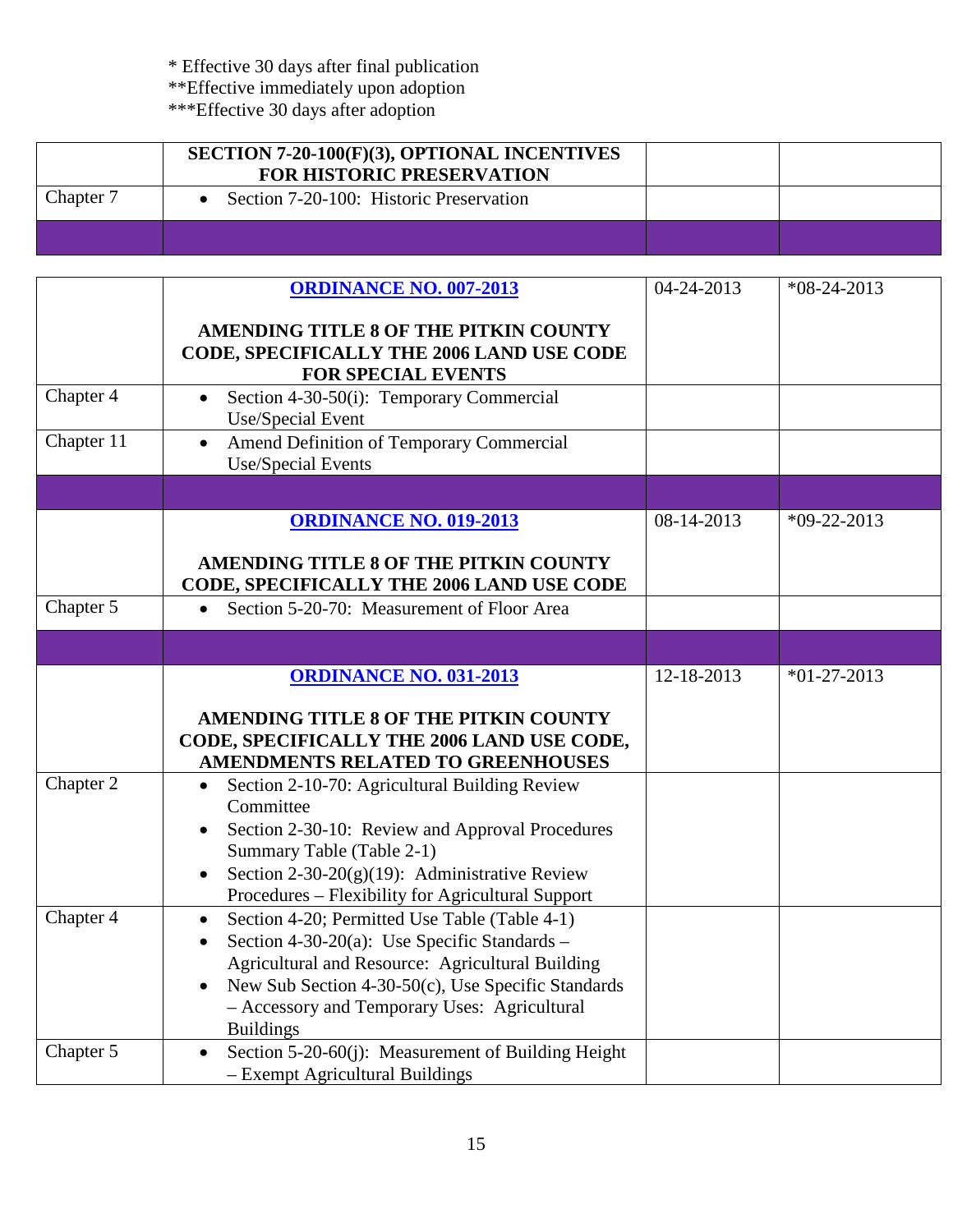|            | • New Sub Section 5-20-70(j): Measurement of Floor<br>Area – Floor Area Exemptions for Agricultural<br><b>Buildings</b>                                                                         |  |
|------------|-------------------------------------------------------------------------------------------------------------------------------------------------------------------------------------------------|--|
| Chapter 6  | Section 6-30-30: Summary Chart of GMQS<br>Exemptions<br>New Section. 6-30-170: Exemption for Greenhouses<br>$\bullet$<br>that are not Customarily Accessory to the Principal<br>Residential use |  |
| Chapter 7  | Section 7-10-30: Exempt Development Activities                                                                                                                                                  |  |
| Chapter 11 | Amend Definitions for: Agricultural Building,<br>Farming and Greenhouse                                                                                                                         |  |
|            |                                                                                                                                                                                                 |  |

|            | <b>ORDINANCE NO. 032-2013</b><br>AMENDING TITLE 8 OF THE PITKIN COUNTY<br><b>CODE: SPECIFICALLY THE 2006 LAND USE CODE</b><br>FOR LAND USE TEXT AMENDMENTS RELATED TO<br>THE FLOODPLAIN REGULATIONS                        | 12-18-2013 | $*02-02-2014$ |
|------------|----------------------------------------------------------------------------------------------------------------------------------------------------------------------------------------------------------------------------|------------|---------------|
| Chapter 7  | Section 7-20-40: Floodplain Hazards<br>$\bullet$<br>Section 7-20-50: Geological Hazards<br>Section 7-20-80: River and Stream Corridors and<br>Wetlands                                                                     |            |               |
| Chapter 11 | Section 11-10: Definitions<br>$\bullet$                                                                                                                                                                                    |            |               |
|            |                                                                                                                                                                                                                            |            |               |
|            | <b>ORDINANCE NO. 005-2014</b><br>AMENDING TITLE 8 OF THE PITKIN COUNTY<br><b>CODE, SPECIFICALLY THE 2006 LAND USE CODE</b><br>TO CREATE THE WEST OF MAROON PLANNING<br>AREA OVERLAY ZONE DISTRICT                          | 03-12-2014 | $*06-01-2014$ |
| Chapter 3  | Section 3-70-50<br>$\bullet$                                                                                                                                                                                               |            |               |
| Chapter 5  | Table 5-1.A and Accompanying Notes<br>$\bullet$<br>Table 5-1.B and Accompanying Notes<br>Table 5-1.C and Accompanying Notes<br>Table 5-1.D and Accompanying Notes<br>Zoning Maps WOMP Planning Area and Nodes<br>$\bullet$ |            |               |
|            |                                                                                                                                                                                                                            |            |               |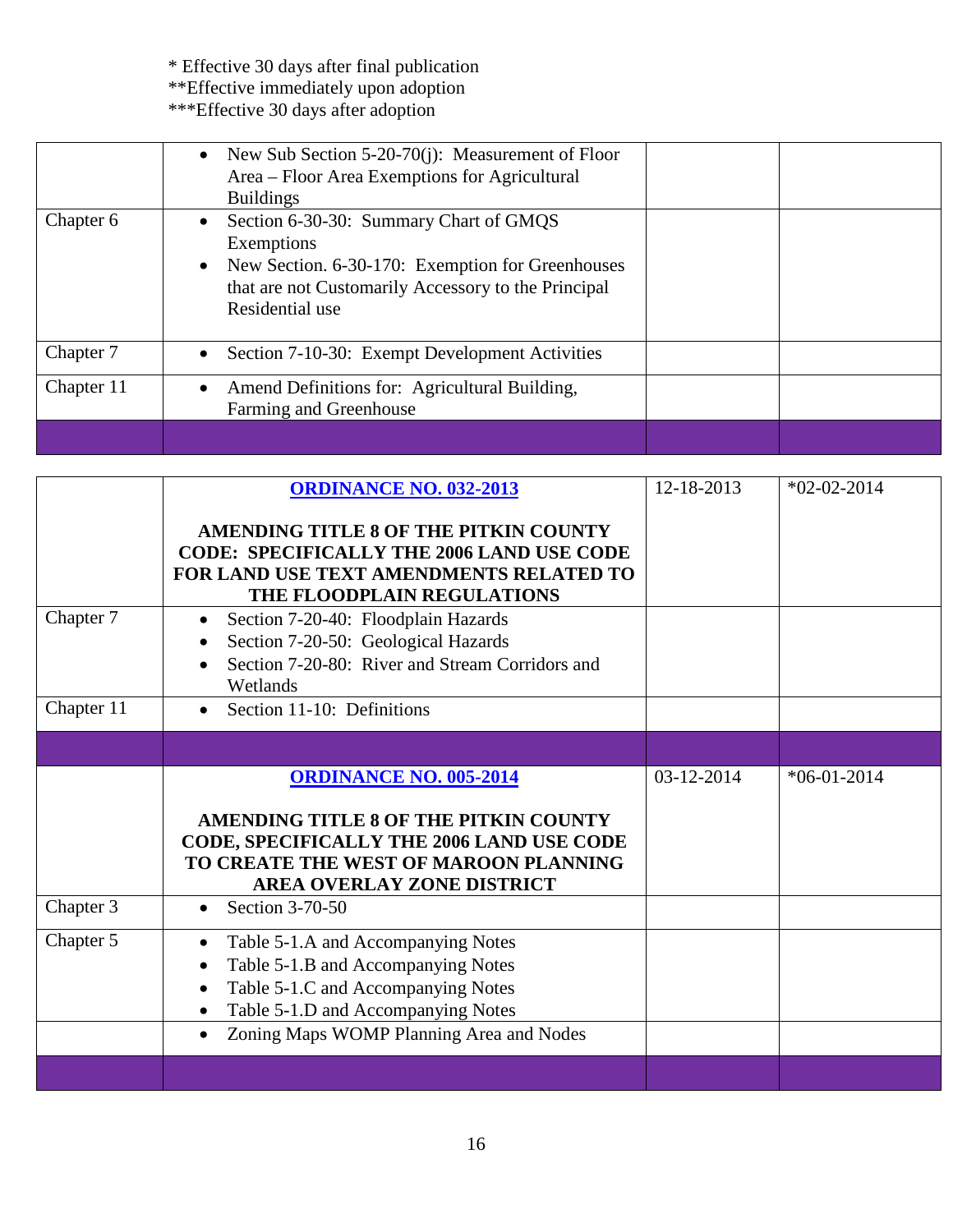\* Effective 30 days after final publication \*\*Effective immediately upon adoption

|            | <b>ORDINANCE 007-2014</b><br><b>TRANSFERRING OPEN SPACE</b><br><b>COMMERCIAL USE PERMIT AUTHORITY TO</b><br>THE OPEN SPACE DEPARTMENT<br><b>Land Use Code Portion:</b>                                         | 04-23-2014 | $*06-01-2014$ |
|------------|----------------------------------------------------------------------------------------------------------------------------------------------------------------------------------------------------------------|------------|---------------|
| Chapter 4  | Section 4-30-40 $(q)$ Outdoor Recreations Use,<br>$\bullet$<br>Other<br><b>Open Space and Trails Portion:</b>                                                                                                  |            |               |
| Chapter 12 | Section 12.04.040.B: Commercial Activities<br>Limited<br>Section 12.04.070: Permits- Special Use of<br>٠<br>Open Space and Trails<br>Section 12.04.075: Commercial Use of Open<br>٠<br><b>Space Properties</b> |            |               |
|            |                                                                                                                                                                                                                |            |               |

|            | <b>ORDINANCE 008-2014</b><br><b>AMENDING TITLE 8 OF THE PITKIN</b><br><b>COUNTY CODE, SPECIFICALLY THE 2006</b><br><b>LAND USE CODE RELATED TO WIRELESS</b><br><b>COMMUNICATION</b>                                              | $04 - 23 - 2014$ | $*06-15-2014$ |
|------------|----------------------------------------------------------------------------------------------------------------------------------------------------------------------------------------------------------------------------------|------------------|---------------|
| Chapter 4  | Table 4-1: Permitted Uses<br>Section 4-3-40 $(g)$ : Cellular Telephone Facility<br>Section 4-30-50(c): Accessory and Temporary<br>Uses-Building Mounted Cellular Telephone<br>Antenna                                            |                  |               |
| Chapter 11 | Definitions                                                                                                                                                                                                                      |                  |               |
|            |                                                                                                                                                                                                                                  |                  |               |
|            | <b>ORDINANCE 011-2014</b><br>ADOPTING AN AMENDMENT TO THE PITKIN<br><b>COUNTY LAND USE CODE SECTION 2-40,</b><br><b>ADDING A PROVISION FOR OPEN SPACE</b><br><b>MASTER PLAN REVIEW AND PROCESSES,</b><br><b>SECTION 2-40-170</b> | $05 - 14 - 2014$ | $*06-23-2014$ |
| Chapter 2  | Section 2-40-170: Open Space Preservation<br><b>Master Plan</b>                                                                                                                                                                  | 05-14-2014       | $*06-23-2014$ |
|            |                                                                                                                                                                                                                                  |                  |               |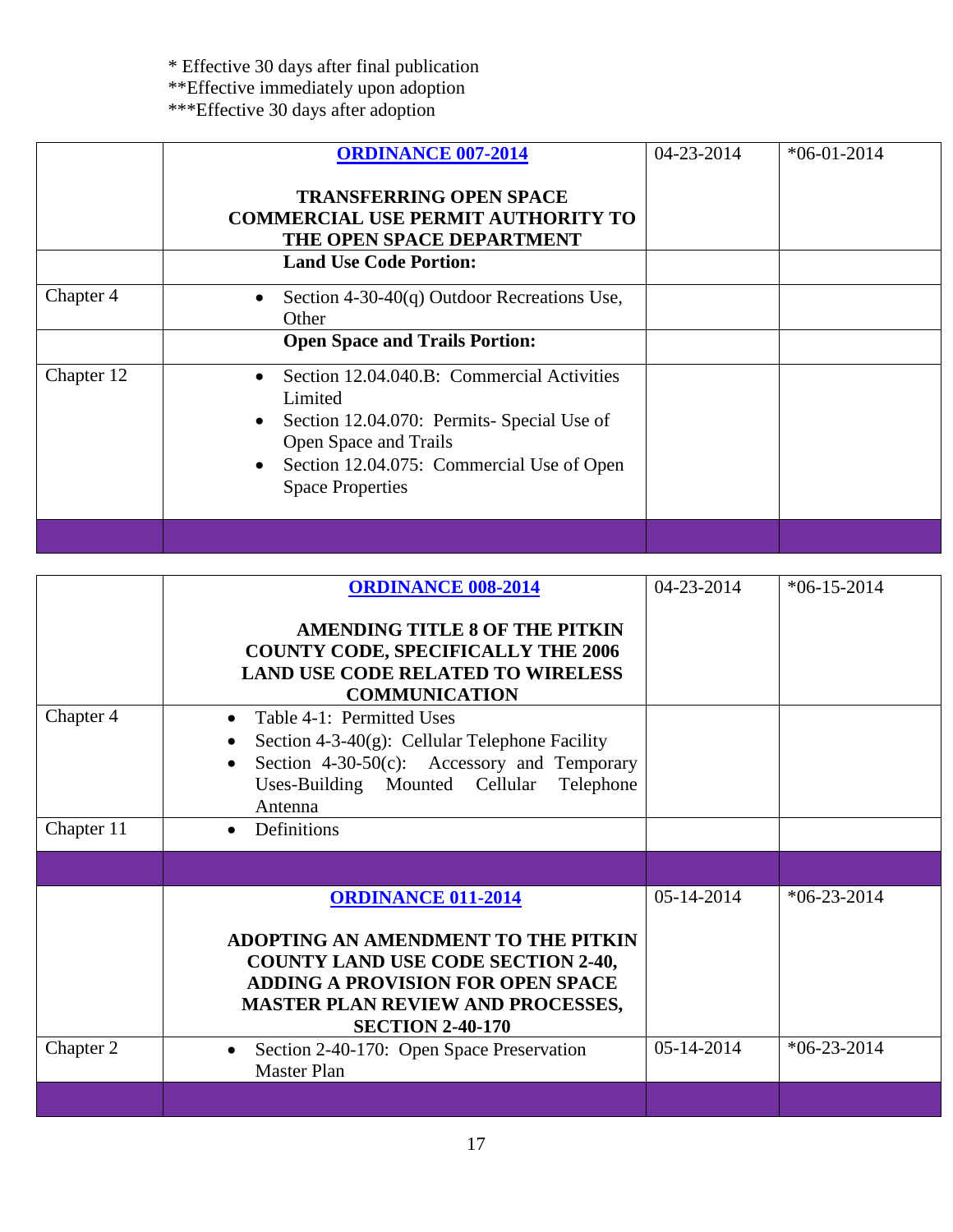| Chapter 2 | <b>ORDINANCE 028-2014</b><br><b>AMENDING TITLE 8 OF THE PITKIN</b><br><b>COUNTY LAND USE CODE, FOR VARIOUS</b><br><b>LAND USE CODE AMENDMENTS TO</b><br><b>CLARIFY LANGUAGE</b><br>Section 2-20-100: Public Notice Requirements<br>Section 2-20-170: Vested Property Rights<br>Section 2-30-10: Review and Approval<br>Procedures Summary Table<br>Section 2-30-20: Administrative Review<br>Procedure<br>Section 2-30-30: One Step Reviews<br>Section 2-40-80: CD-PUD Zone District<br>Residential or Commercial Agricultural<br><b>Development Options Review Procedure</b> | 07-23-2014 | $*09-07-2014$ |
|-----------|-------------------------------------------------------------------------------------------------------------------------------------------------------------------------------------------------------------------------------------------------------------------------------------------------------------------------------------------------------------------------------------------------------------------------------------------------------------------------------------------------------------------------------------------------------------------------------|------------|---------------|
| Chapter 3 | Section 3-70-40: CD-PUD (Conservation<br>Development PUD)                                                                                                                                                                                                                                                                                                                                                                                                                                                                                                                     |            |               |
| Chapter 6 | Section 6-70: Transferable Development Rights                                                                                                                                                                                                                                                                                                                                                                                                                                                                                                                                 |            |               |
| Chapter 7 | Section 7-10-30<br>Section 7-10-50<br>Section 7-20-120                                                                                                                                                                                                                                                                                                                                                                                                                                                                                                                        |            |               |
|           |                                                                                                                                                                                                                                                                                                                                                                                                                                                                                                                                                                               |            |               |

|           | <b>ORDINANCE NO. 032-2014</b>                                                                                                                                              | 10-08-2014       | $*11 - 16 - 2014$    |
|-----------|----------------------------------------------------------------------------------------------------------------------------------------------------------------------------|------------------|----------------------|
|           | AMENDING TITLE 8 OF THE PITKIN COUNTY<br>CODE, THE 2006 LAND USE CODE, SECTIONS 5-20-<br>60(J), 5-20-70(J) AND 7-10-30 REGARDING HEIGHT<br>OF BARNS EXEMPT FROM FLOOR AREA |                  |                      |
| Chapter 5 | Section 5-20-60: Measurement of Building<br>Heights<br>Section 5-20-70: Measurement of Floor Area<br>Exemptions for Agricultural Buildings – Barns                         |                  |                      |
| Chapter 7 | Section 7-10-30: Exempt Development Activities                                                                                                                             |                  |                      |
|           |                                                                                                                                                                            |                  |                      |
|           | <b>ORDINANCE NO. 006-2015</b><br>AMENDING TITLE 8 OF THE PITKIN COUNTY<br><b>CODE, SPECIFICALLY THE 2006 LAND USE CODE</b><br>FOR LAND USE CODE TEXT AMENDMENTS            | $02 - 25 - 2015$ | $*$ $02 - 25 - 2015$ |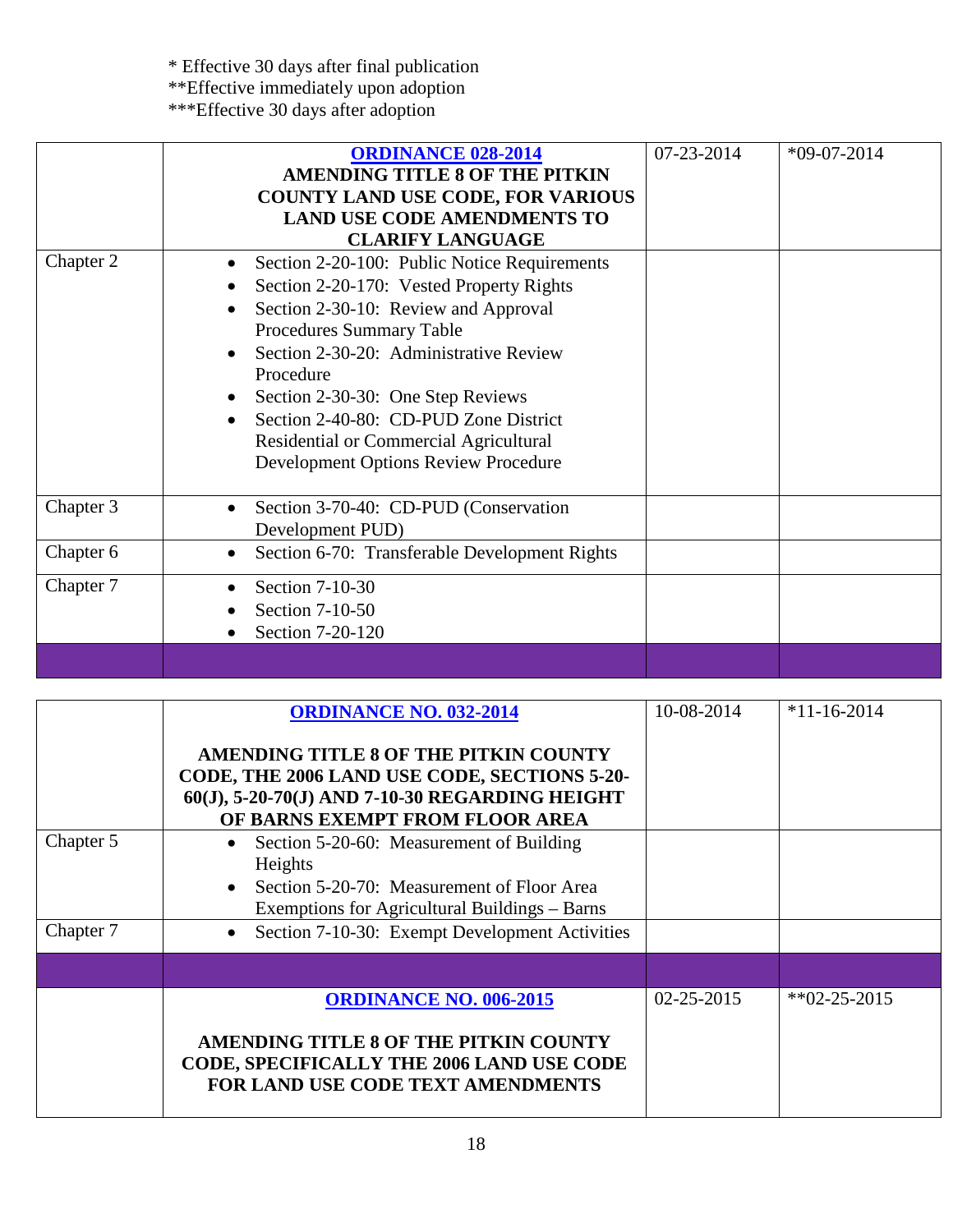| Chapter 2  | Chapter 2: Procedures and Table 2-1                                                                                                                                                                                                                                      |            |               |
|------------|--------------------------------------------------------------------------------------------------------------------------------------------------------------------------------------------------------------------------------------------------------------------------|------------|---------------|
| Chapter 4  | Chapter 4: Permitted Use Table Chart and Use<br><b>Specific Standards</b>                                                                                                                                                                                                |            |               |
| Chapter 11 | Chapter 11: Definitions<br>$\bullet$                                                                                                                                                                                                                                     |            |               |
|            |                                                                                                                                                                                                                                                                          |            |               |
| Chapter 7  | <b>ORDINANCE NO. 035-2015</b>                                                                                                                                                                                                                                            | 12-02-2015 | $*12-02-2015$ |
|            | AMENDING TITLE 8 OF THE PITKIN COUNTY<br>CODE, SPECIFICALLY THE 2006 LAND USE CODE,<br><b>SECTION 7-20-130 AND SECTION 7-20-10</b>                                                                                                                                       |            |               |
|            | Section 7-20-10: Site Preparation and Grading<br>Section 7-20-130: Landscaping and Vegetation<br>Protection                                                                                                                                                              |            |               |
|            |                                                                                                                                                                                                                                                                          |            |               |
| Chapter 5  | <b>ORDINANCE NO. 006-2016</b><br>AMENDING TITLE 8 OF THE PITKIN COUNTY<br>CODE, SPECIFICALLY THE 2006 LAND USE CODE,<br>TO REPEAL SECTION 5-20-70(K)(5), ANSI SUNSET<br>PROVISION, AND RENEWING THE ANSI FLOOR<br><b>AREA AND GROWTH MANAGEMENT</b><br><b>EXEMPTIONS</b> | 02-24-2016 | $*04-03-2016$ |
|            | <b>ORDINANCE NO. 030-2016</b><br>Amending Title 8 of the Pitkin County Code, the 2006<br>land Use Code, for land use Code Amendments Related to<br>the Conservation Development PUD (CD-PUD Zone<br><b>District</b>                                                      | 12-21-2016 | $*01-29-2017$ |
| Chapter 3  | Section 3-70-40: CD-PUD Conservation Development<br>PUD (CD-PUD) Zone District                                                                                                                                                                                           |            |               |
| Chapter 6  | Section 6-30-90: Exemption for Development in the<br>$\bullet$<br>Conservation Development PUD (CD-PUD) Zone<br>District                                                                                                                                                 |            |               |
|            | Section 6-30-100: Exemption for Development of up<br>$\bullet$<br>to 5,750 Square feet of Residential Floor Area on<br>Certain types of Pre-Existing Lots                                                                                                                |            |               |
|            |                                                                                                                                                                                                                                                                          |            |               |
|            | <b>ORDINANCE NO. 003-2018</b>                                                                                                                                                                                                                                            | 01-10-2018 | $*01-10-2018$ |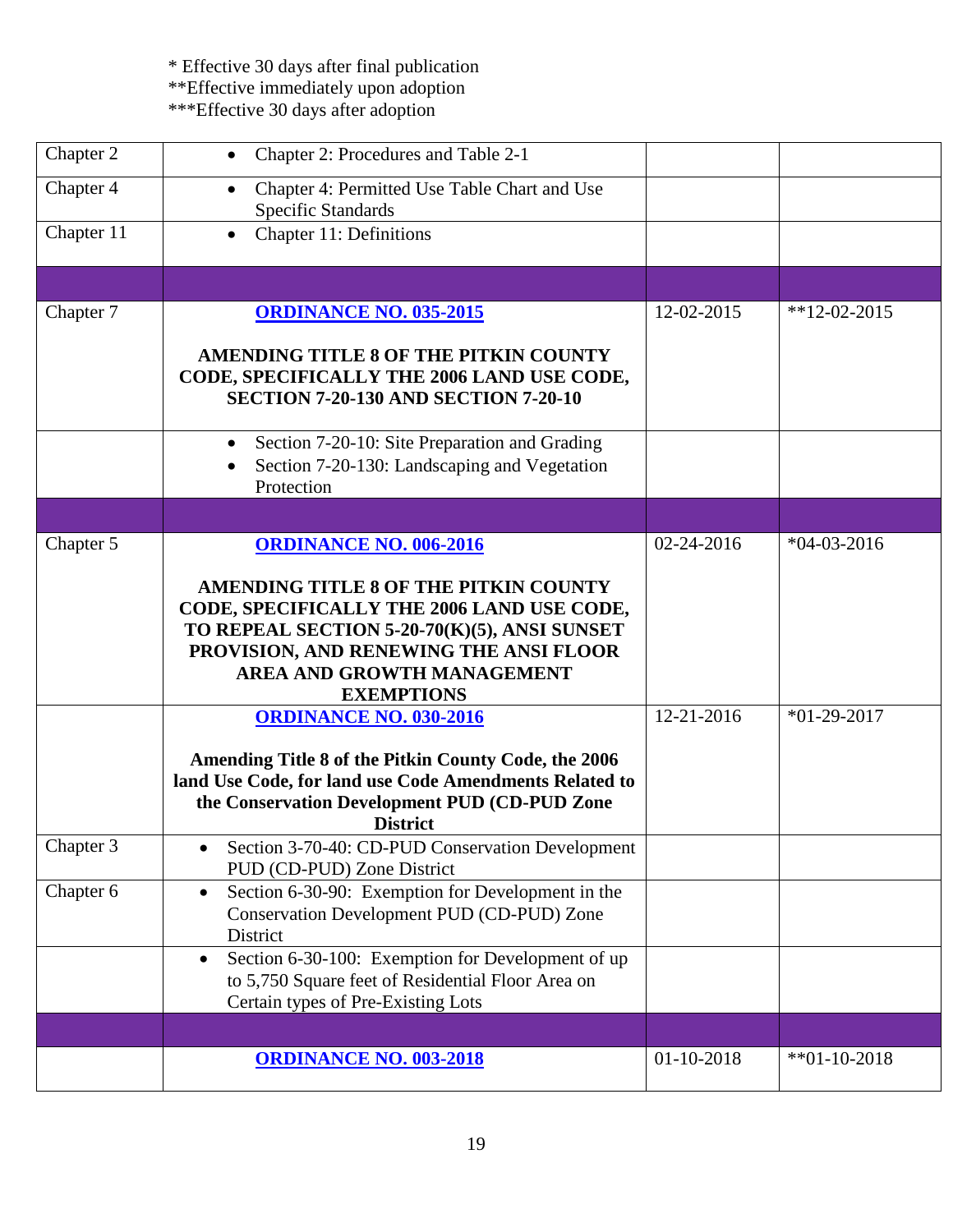| Chapter 12             | ADOPTING AN AMENDMENT TO THE PITKIN<br><b>COUNTY LAND USE CODE CONCERNING AREAS</b><br>AND ACTIVITIES OF STATE INTEREST AND<br>REPEAL LAND USE CODE SECTIONS 7-90 AND 2-40-<br>140 AS WELL AS AMENDING TABLE 2-1 TO<br><b>INCLUDE THE PLANNING AND ZONING</b><br><b>COMMISSION AS A RECOMMENDING BODY AS</b><br>PART OF A TWO-STEP REVIEW<br>Guidelines and Regulations and Areas and Activities<br>of State Interest - Two Step Reviews Added |            |                 |
|------------------------|------------------------------------------------------------------------------------------------------------------------------------------------------------------------------------------------------------------------------------------------------------------------------------------------------------------------------------------------------------------------------------------------------------------------------------------------|------------|-----------------|
| Chapter 7<br>Chapter 2 | Repealing Section 7-90<br>$\bullet$<br>Repealing Section 2-40-140, Amending Table 2-1 to<br>$\bullet$<br>Include Reviews under Chapter 12 as a Two-Step<br><b>Review Process</b>                                                                                                                                                                                                                                                               |            |                 |
|                        | <b>ORDINANCE NO. 037-2018</b><br>AMENDING TITLE 8 OF THE PITKIN COUNTY<br><b>CODE, SPECIFICALLY THE 2006 LAND USE CODE</b><br>FOR A LAND USE CODE TEXT AMENDMENT TO<br><b>CREATE THE VILLAGE LODGE PRESERVATION</b><br>(VLP) ZONE DISTRICT                                                                                                                                                                                                     | 08-22-2018 | $*09-30-2018$   |
| Chapter 2              | Section 2-40-100: add VLP<br>Table 2-1: Review and Approval Authority – Two<br>$\bullet$<br>Step Review, Add VLP to Review Process                                                                                                                                                                                                                                                                                                             |            |                 |
| Chapter 3              | Add Section 3-70-60: Village Lodge Preservation<br>$\bullet$<br>(BLP) Zone District                                                                                                                                                                                                                                                                                                                                                            |            |                 |
| Chapter 4              | Add VLP to Permitted Use Table<br>$\bullet$<br>Amend Section 4-30-40(d), Use Specific Standards for<br><b>Bed and Breakfast</b><br>Amend Section 4-30-40II), Use Specific Standards for<br>Hotel, Motel/Lodge                                                                                                                                                                                                                                  |            |                 |
| Chapter 5              | Add VLP to Dimensional Requirements, Table 5-1.A                                                                                                                                                                                                                                                                                                                                                                                               |            |                 |
|                        |                                                                                                                                                                                                                                                                                                                                                                                                                                                |            |                 |
|                        | <b>Ordinance No. 010-2019</b><br>Amending Title 8, Chapter 4, Table 4-1 and<br>Sections $4-30-40(g)$ and $4-30-50(d)$ of the Pitkin<br><b>County Land Use Code Regarding Wireless</b><br><b>Communication Facilities</b>                                                                                                                                                                                                                       |            |                 |
| Chapter 4              | Section 4-20: Permitted Use Table<br>Section 4-30-40 $(g)$ : Wireless Communication<br>$\bullet$<br>Facilities                                                                                                                                                                                                                                                                                                                                 | 04-10-2019 | ** $04-10-2019$ |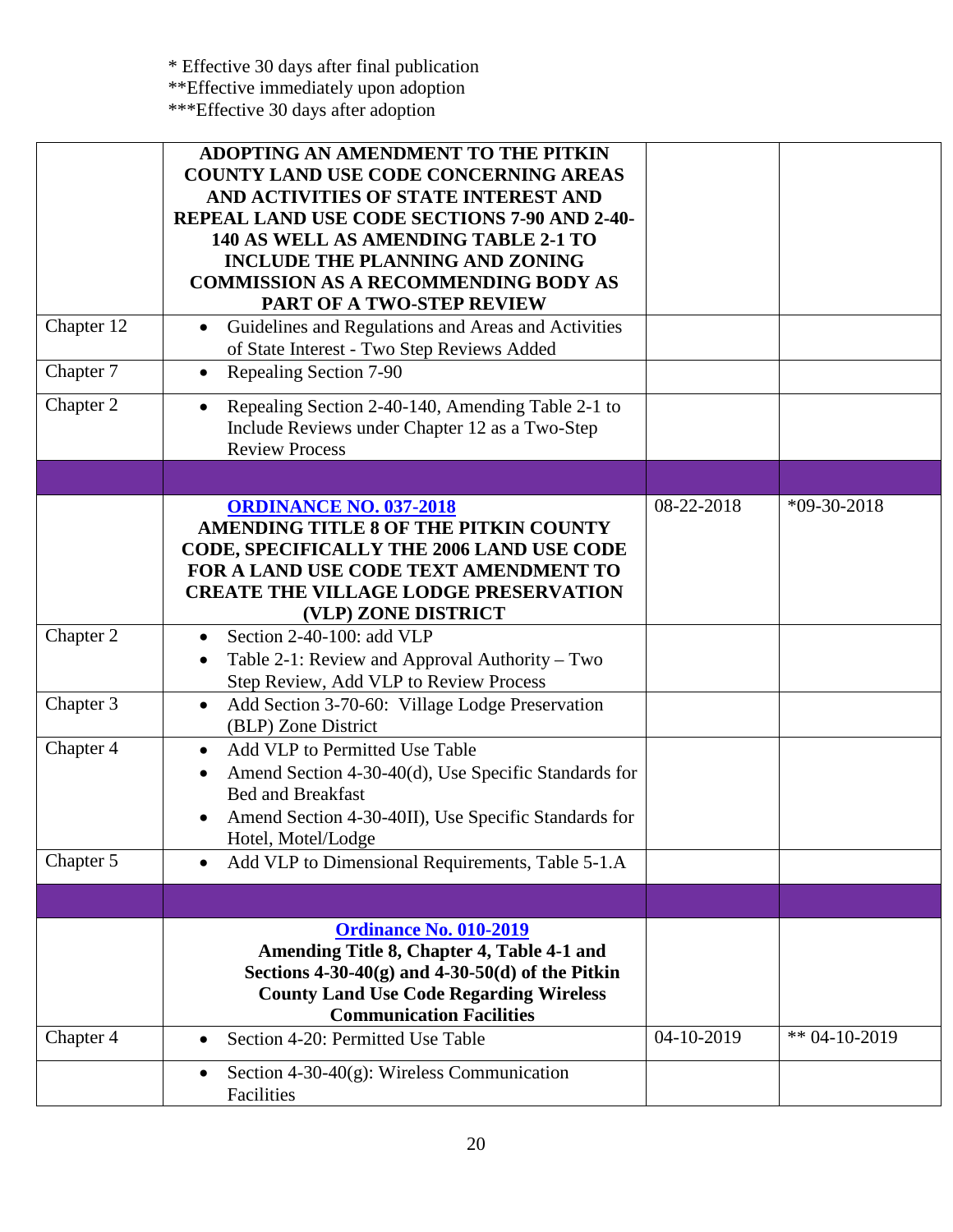|           | Section 4-30-50(d): Accessory and Temporary Uses                                                                                                                                                                                                                                              |            |                |
|-----------|-----------------------------------------------------------------------------------------------------------------------------------------------------------------------------------------------------------------------------------------------------------------------------------------------|------------|----------------|
|           |                                                                                                                                                                                                                                                                                               |            |                |
|           | <b>Ordinance No. 029-2019</b><br>Amending Title 8 of the Pitkin County Code,<br>Specifically the 2006 Land Use Code, to Amend the<br><b>Following Sections of the Land Use Code: Section</b><br>7-20-30(c), Water Courses and Drainage and<br><b>Section 7-20-40, Flood Plain Regulations</b> |            |                |
| Chapter 7 | Section 7-20-30(c): Water Curses and Drainage<br>$\bullet$                                                                                                                                                                                                                                    | 08-14-2019 | $*09-29-2019$  |
|           | Section 7-20-40: Floodplain Regulations<br>$\bullet$                                                                                                                                                                                                                                          |            |                |
|           |                                                                                                                                                                                                                                                                                               |            |                |
|           | <b>Ordinance No. 032-2019</b><br>Amending Title 8 of the Pitkin County Code §§2-<br>20-10 and 2-20-180, Regarding Effect of Pending<br><b>Litigation or Appeal on Development Permits</b>                                                                                                     | 08-14-2019 | $*808-14-2019$ |
| Chapter 2 | Section 2-20-10: Effect of Pending Litigation or<br>$\bullet$<br>Appeal on Development Permits                                                                                                                                                                                                |            |                |
|           | Section 2-20-180: Effect of Pending Litigation or<br>$\bullet$                                                                                                                                                                                                                                |            |                |
|           | Appeal on Development Permits                                                                                                                                                                                                                                                                 |            |                |
|           |                                                                                                                                                                                                                                                                                               |            |                |
|           | <b>Ordinance 040-2019</b><br><b>Amending the Pitkin County Code, Specifically</b><br>Title 8 of the Land Use Code, Sections 2, 4, 5, 7 and<br>11 (Renewable Energy) and Amendments to the<br><b>Pitkin County Zoning Plan Certified by the</b><br><b>Planning and Zoning Commission</b>       | 11-20-2019 | $*11-20-2019$  |
| Chapter 2 | Section 2-30-10: Review & approval Procedures<br>$\bullet$<br><b>Summary Table</b>                                                                                                                                                                                                            |            |                |
|           | Section 2-30-20(G)(20): Administrative Review<br>$\bullet$<br>Procedure                                                                                                                                                                                                                       |            |                |
| Chapter 4 | Section 4-20: Permitted Use Table<br>$\bullet$                                                                                                                                                                                                                                                |            |                |
|           | Section 4-30-50 (i), (l), (m), (p): Use Specific<br>٠<br><b>Standards</b>                                                                                                                                                                                                                     |            |                |
|           | Section 4-30-60: Use Specific Standards (Renewable<br>$\bullet$<br>Energy Uses)                                                                                                                                                                                                               |            |                |
| Chapter 5 | 5-20-70(1): Measurement of Floor Area<br>$\bullet$                                                                                                                                                                                                                                            |            |                |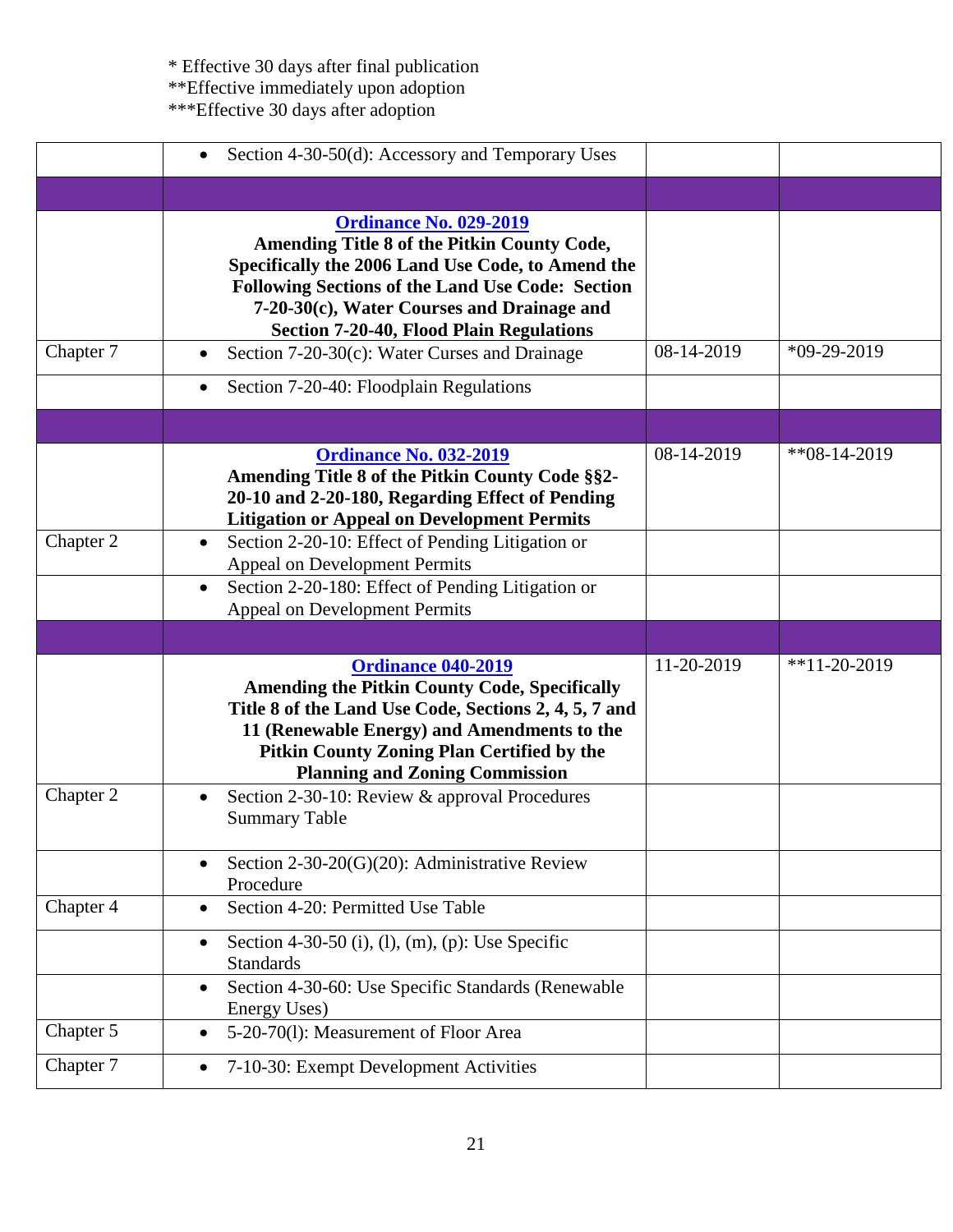|            | 7-10-50(h): Site Plan and Activity Envelope                                                                                                                                                                                                                                                                                                                                                |            |                   |
|------------|--------------------------------------------------------------------------------------------------------------------------------------------------------------------------------------------------------------------------------------------------------------------------------------------------------------------------------------------------------------------------------------------|------------|-------------------|
|            | 7-20-160: Standard for Solar Roof Readiness &<br>Guidelines for Site Orientation for Solar Access                                                                                                                                                                                                                                                                                          |            |                   |
| Chapter 11 | Definitions<br>$\bullet$                                                                                                                                                                                                                                                                                                                                                                   |            |                   |
|            |                                                                                                                                                                                                                                                                                                                                                                                            |            |                   |
|            | <b>Ordinance 045-2019</b><br><b>Adopting an Amendment to Section 5-10 of the</b><br>2006 Pitkin County Land Use Code, Title 8 of the<br>Pitkin County Code, Specifically Table 5-1.B:<br><b>Dimensional Requirements Urban/Suburban</b><br><b>Residential Zone Districts other than Affordable</b><br>Housing Districts; and an Amendment to the Pitkin<br><b>County Zoning Plan</b>       | 12-18-2019 | $*$ *02-18-2020   |
| Chapter 5  | Section 5-10, Table 5-1.B: Dimensional<br>Requirements Urban/Suburban Residential Zone<br>Districts other than Affordable Housing Districts; and<br>an Amendment to the Pitkin County Zoning Plan                                                                                                                                                                                          |            |                   |
|            |                                                                                                                                                                                                                                                                                                                                                                                            |            |                   |
|            | <b>Ordinance 003-2020</b><br><b>Ordinance Repealing and Reenacting Section 8-30</b><br>and Amending Section 2-40-130 of the Pitkin<br><b>County Land Use Code, Implementing a New</b><br><b>Methodology for Calculating the Employee</b><br><b>Housing Impact Fee</b>                                                                                                                      | 02-12-2020 | $*02 - 12 - 2020$ |
| Chapter 2  | Section 2-40-130: Development Exaction and Impact<br><b>Fee Determinations</b>                                                                                                                                                                                                                                                                                                             |            |                   |
| Chapter 8  | Section 8-30: Employee Housing Impact Fee                                                                                                                                                                                                                                                                                                                                                  |            |                   |
|            |                                                                                                                                                                                                                                                                                                                                                                                            |            |                   |
|            | <b>Ordinance No. 011-2020</b><br>Ordinance Adopting an Amendment to Section 3-40 of the<br>2006 Pitkin County Lands Use Code, Title 8 of the Pitkin<br><b>County Code, Specifically Creating a New Section 3-40-</b><br>150: Upper Maroon Creek Overlay Zone District<br>("UMC-O"), and Amending Table 5-1.A: Dimensional<br><b>Requirements Rural Residential Zone Districts, Note 11</b> | 03-25-2020 | $*05-02-2020$     |
| Chapter 3  | Section 3-40-150: Upper Maroon Creek Overlay Zone<br>District                                                                                                                                                                                                                                                                                                                              |            |                   |
|            | Table 5-1A: Dimensional Requirements Rural<br>$\bullet$<br><b>Residential Zone Districts</b>                                                                                                                                                                                                                                                                                               |            |                   |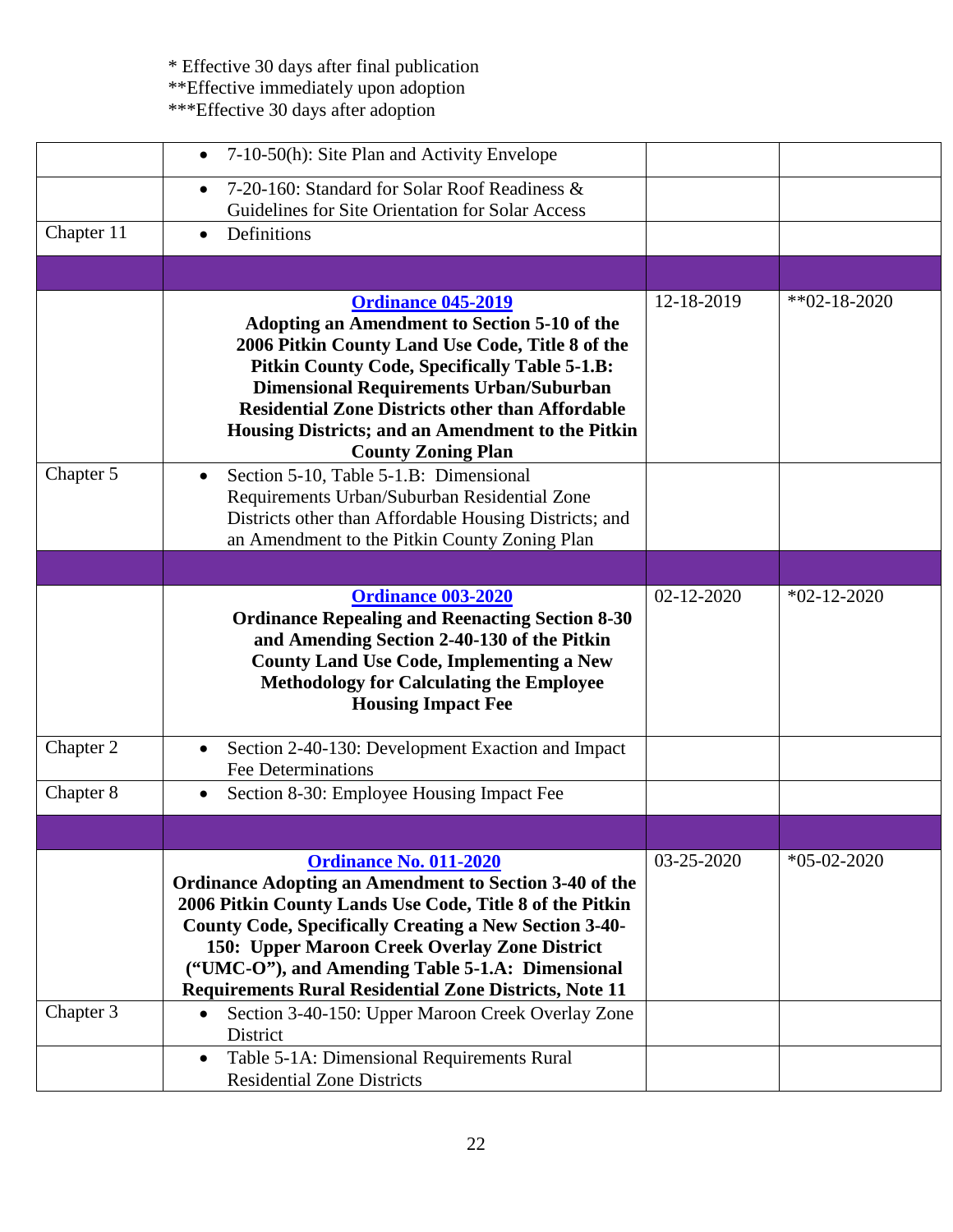|           | Note 11<br>$\bullet$                                                                                                                                                                                                                                                                       |            |                  |
|-----------|--------------------------------------------------------------------------------------------------------------------------------------------------------------------------------------------------------------------------------------------------------------------------------------------|------------|------------------|
|           |                                                                                                                                                                                                                                                                                            |            |                  |
|           | <b>Ordinance No. 014-2020</b><br><b>Ordinance Adopting an Amendment to Sections 7-</b><br>10-80 and 4-30-50 of the 2006 Pitkin County Land<br>Use Code, Title 8 of the Pitkin County Code<br><b>Specifically to Update the Provision Related of</b><br><b>Seasonal Farm Worker Housing</b> | 04-08-2020 | $*05-16-2020$    |
| Chapter 4 | Section 4-30-50: Accessory and Temporary Uses<br>$\bullet$                                                                                                                                                                                                                                 |            |                  |
| Chapter 7 | Section $7-80-20(d)$ : (stricken)<br>$\bullet$                                                                                                                                                                                                                                             |            |                  |
|           |                                                                                                                                                                                                                                                                                            |            |                  |
|           | <b>Ordinance No. 017-2020</b><br><b>Amending Ordinance No. 040-2019 and Adopting</b><br><b>County-Initiated Renewable Energy-Related Land</b><br><b>Use Code Text Amendments, Specifically</b><br>Amending the Pitkin County Code, Title 8 of the<br>Land Use Code, Sections 2, 4 and 7    | 04-22-2020 | $*$ $04-22-2020$ |
| Chapter 2 | Section 2-30-10: Review & Approval Procedures<br>$\bullet$<br><b>Summary Table</b>                                                                                                                                                                                                         |            |                  |
|           | Section 2-30-20(G)(20): Administrative Review<br>$\bullet$<br>Procedure                                                                                                                                                                                                                    |            |                  |
| Chapter 4 | Section 4-30-60: Use Specific Standards (Renewable<br>$\bullet$<br>Energy Uses)                                                                                                                                                                                                            |            |                  |
| Chapter 7 | Section 4-30-60: Standards for Solar roof Readiness<br>$\bullet$<br>and Guidelines for Site Orientation for Solar Access                                                                                                                                                                   |            |                  |
|           |                                                                                                                                                                                                                                                                                            |            |                  |
|           | <b>Ordinance 019-2020</b><br>Amending Title 8 of the Pitkin County Code, Sections<br>6-40, 6-50, 2-30-40, Table 2-1 and Table 2-2,<br>Regarding the Growth Management Quota System<br>("GMQS")                                                                                             | 05-23-2020 | $*805-23-2020$   |
| Chapter 2 | Section 2-30-40                                                                                                                                                                                                                                                                            |            |                  |
|           | Section 2-40-40<br>$\bullet$                                                                                                                                                                                                                                                               |            |                  |
|           | Table 2-1 and Table 2-2<br>$\bullet$                                                                                                                                                                                                                                                       |            |                  |
| Chapter 6 | Section 6-40-20: General Standards for Allotments<br>$\bullet$<br>and Competition                                                                                                                                                                                                          |            |                  |
|           | Section 6-40-30; Establishment of Annual Allotment<br>Ceilings - Table 6-1                                                                                                                                                                                                                 |            |                  |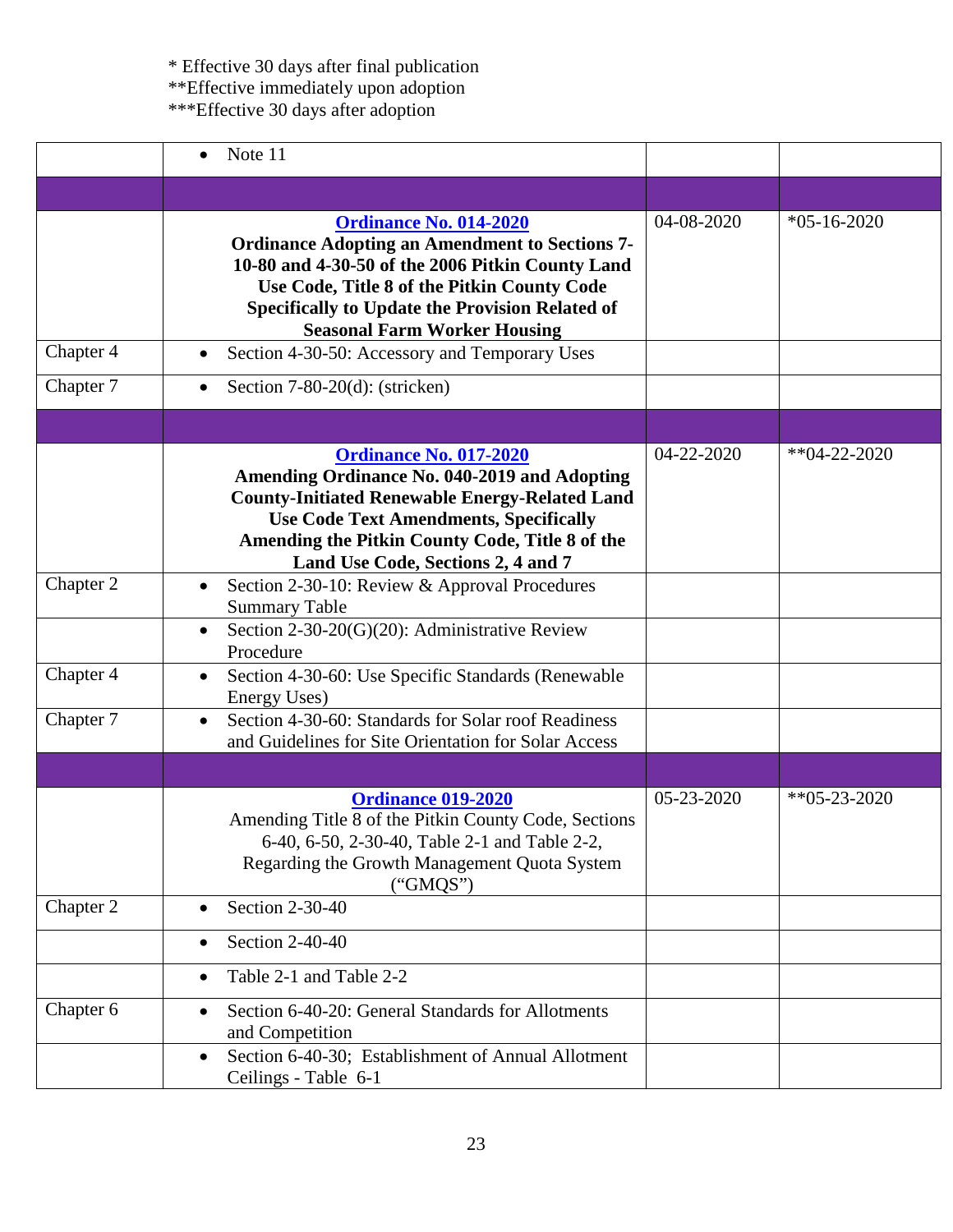|            | Section 6-40-40: Expiration of Allotments                                                                                                                                                                                                                            |            |                  |
|------------|----------------------------------------------------------------------------------------------------------------------------------------------------------------------------------------------------------------------------------------------------------------------|------------|------------------|
|            | Section 6-50: Residential Competition System<br>$\bullet$                                                                                                                                                                                                            |            |                  |
|            | Section 6-50-10: General                                                                                                                                                                                                                                             |            |                  |
|            |                                                                                                                                                                                                                                                                      |            |                  |
|            | <b>Ordinance 034-2020</b><br>Amending Title 8 of the Pitkin County Code,<br>Specifically the 2006 Land Use Code, to Amend<br>Sections 8-30 and 2-40-130 of the Pitkin County<br>Land Use Code, to Implement a New Methodology<br>for Calculating the Road Impact Fee | 08-12-2020 | $*8 - 12 - 2020$ |
| Chapter 8  | Section 8-10-10: Purpose<br>$\bullet$                                                                                                                                                                                                                                |            |                  |
|            | Section 8-10-20: Exemptions                                                                                                                                                                                                                                          |            |                  |
|            | Section 8-10-30: General Road Fee                                                                                                                                                                                                                                    |            |                  |
|            | Section 8-10-40: Road Fee Schedule<br>$\bullet$                                                                                                                                                                                                                      |            |                  |
|            | Table 8-1 and 8-2                                                                                                                                                                                                                                                    |            |                  |
|            | Section 8-10-50: Annual Adjustment                                                                                                                                                                                                                                   |            |                  |
|            | Section 8-10-60: Independent Fee Calculation<br>٠                                                                                                                                                                                                                    |            |                  |
|            | Section 8-10-70: Credits<br>$\bullet$                                                                                                                                                                                                                                |            |                  |
|            | Section 4-20 Table 4-1<br>$\bullet$                                                                                                                                                                                                                                  |            |                  |
|            |                                                                                                                                                                                                                                                                      |            |                  |
|            | <b>Ordinance No. 040-2020</b><br>Amending Title 8 of the Pitkin County Code,<br>Specifically the 2006 Land Use Code, to Amend the<br><b>Following Sections of the Land Use Code: Section</b><br>7-20-50(c), Rockfall Areas and Section 11-10,<br><b>Definitions</b>  | 10-22-2020 | $***11-22-2020$  |
| Chapter 7  | Section 7-20-50(c) Rockfall Areas<br>$\bullet$                                                                                                                                                                                                                       |            |                  |
| Chapter 11 | Section 11-10 Definitions                                                                                                                                                                                                                                            |            |                  |
|            |                                                                                                                                                                                                                                                                      |            |                  |
|            | <b>Ordinance 017-2021</b><br><b>Adopting Amendments to the Land Use Code for</b><br><b>Industrial Hemp Cultivation</b>                                                                                                                                               | 03-24-2021 | $*$ *03-24-2021  |
| Chapter 2  | Section 2-40-20(h) Additional special Review<br>Procedure and Criteria for cultivation of Industrial<br>Hemp                                                                                                                                                         |            |                  |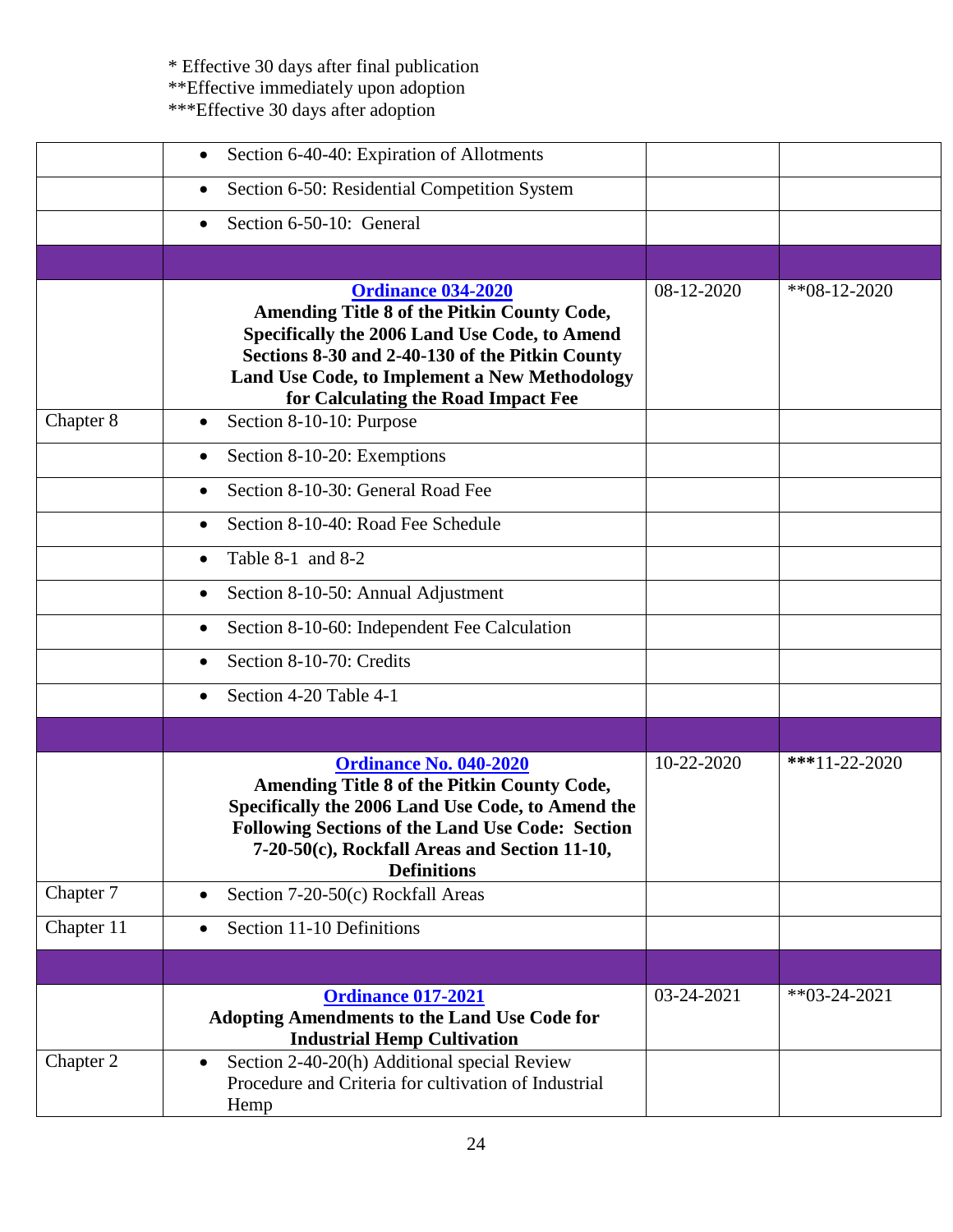| Chapter 4  | Section 4-20 Table 4-1                                                                                                                                                                                                                                                                                                                                   |            |                |
|------------|----------------------------------------------------------------------------------------------------------------------------------------------------------------------------------------------------------------------------------------------------------------------------------------------------------------------------------------------------------|------------|----------------|
|            | Section 4-30-20 Agricultural and Resource<br>$\bullet$                                                                                                                                                                                                                                                                                                   |            |                |
| Chapter 11 | Section 11-10 - Definitions - Industrial Hemp or<br>Hemp                                                                                                                                                                                                                                                                                                 |            |                |
|            |                                                                                                                                                                                                                                                                                                                                                          |            |                |
|            | <b>Ordinance 024-2021</b><br><b>Adopting Amendments to the 2006 Pitkin County</b><br>Land Use Code, Title 8 of the Pitkin County Code,<br>Specifically Sections 2-10-70, 2-30-10, 2-30-20 and<br>5-20-70 Related to the Agricultural building review<br><b>Committee, and Section 8-40 Related to the</b><br><b>Parks/Recreation Open space Exaction</b> | 06-09-2021 | $*06-17-2021$  |
| Chapter 2  | Section 2-10-70 Agricultural Building Review<br>Committee                                                                                                                                                                                                                                                                                                |            |                |
|            | Section 2-30-10 Review and Approval Procedures<br>$\bullet$<br>Summary table (Table 2-1)                                                                                                                                                                                                                                                                 |            |                |
|            | Section $2-30-20(g)(19)$ Administrative Review<br>$\bullet$<br>Procedure – Criteria for Approval – Flexibility for<br><b>Agricultural Support</b>                                                                                                                                                                                                        |            |                |
| Chapter 5  | Section 5-20-70(j)(6) and (10): Measurement of Floor<br>$\bullet$<br>Area - Floor Area Exemption for Agricultural<br><b>Buildings</b>                                                                                                                                                                                                                    |            |                |
| Chapter 8  | Section 8-40 Parks/Recreation/Open Space Exaction                                                                                                                                                                                                                                                                                                        |            |                |
|            |                                                                                                                                                                                                                                                                                                                                                          |            |                |
|            | <b>Ordinance No. 034-2021</b><br>Amending Sections 8-30-10 and 8-30-20(a)(1) and<br>$8-30-20(b)(1)$ Implementing Changes for<br><b>Calculating the Employee Housing Impact Fee</b>                                                                                                                                                                       | 08-11-2021 | $*808-11-2021$ |
| Chapter 8  | Section 8-30-10 Intent<br>$\bullet$                                                                                                                                                                                                                                                                                                                      |            |                |
|            | Section 8-30-20 Calculation of the Fee $-$ Cost of<br>Housing                                                                                                                                                                                                                                                                                            |            |                |
|            |                                                                                                                                                                                                                                                                                                                                                          |            |                |
|            | <b>Ordinance No. 11-2022</b><br><b>Amendments Specifically Related to Certain</b><br><b>GMQS Exemptions, Definitions and Uses</b>                                                                                                                                                                                                                        | 02-23-2022 | $*04-03-2022$  |
| Chapter 3  | Section 3-40-20 (e) - Prohibited Uses<br>$\bullet$                                                                                                                                                                                                                                                                                                       |            |                |
|            | Section $3-40-30$ – RS-160 Resource 160 Acre                                                                                                                                                                                                                                                                                                             |            |                |
|            | Section $3-80-10(d)$ – PUB (Public) Zone District –<br><b>Prohibited Uses</b>                                                                                                                                                                                                                                                                            |            |                |